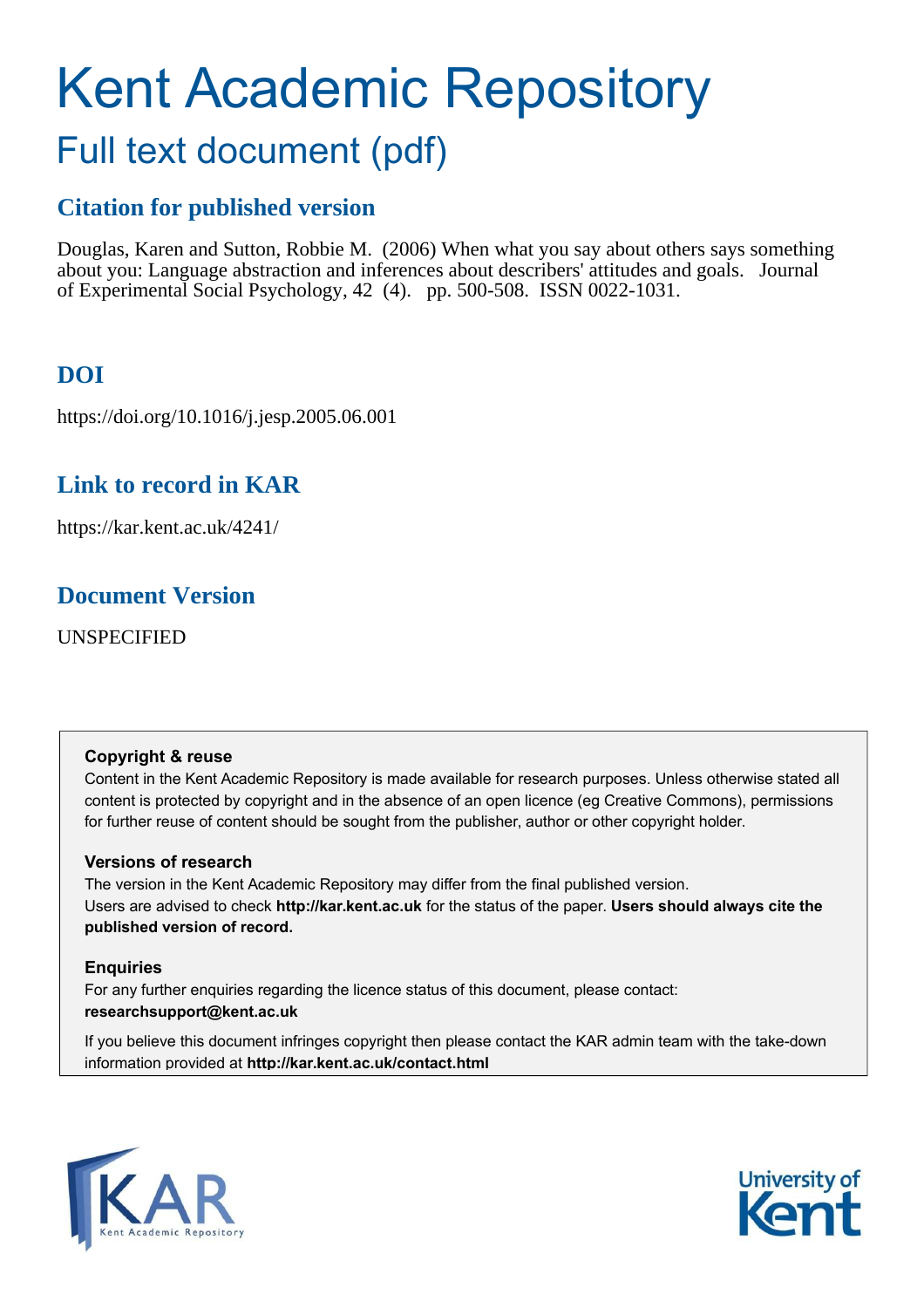## Running Head: LANGUAGE ABSTRACTION AND INFERENCES ABOUT **DESCRIBERS**

When what you say about others says something about you: Language abstraction and inferences about describers' attitudes and goals.

#### Karen M. Douglas and Robbie M. Sutton

Keele University, United Kingdom

The authors would like to thank Jenny Cole for collecting data on the third experiment.

Correspondence concerning this article should be addressed to:

Karen Douglas

School of Psychology, Keele University

Keele, Staffordshire, ST5 5BG

United Kingdom

Ph: +44 1782 583384, Fax: +44 1782 583387

E-mail: k.m.douglas@keele.ac.uk

Uncorrected manuscript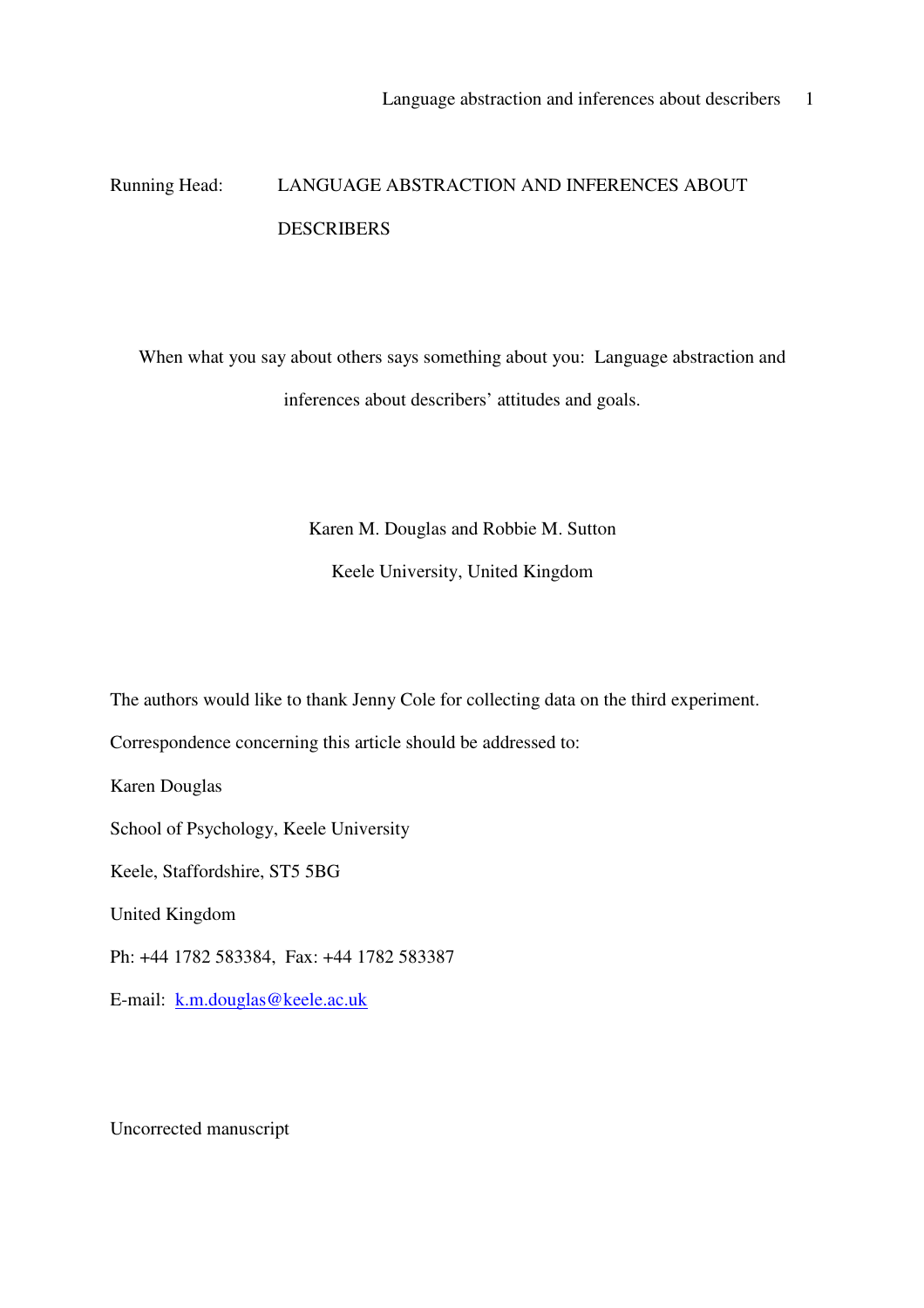#### Abstract

According to the linguistic category model (Semin & Fiedler, 1988, 1991), a person's behavior can be described at varying levels of abstraction from concrete (e.g., "Lisa *slaps* Ann") to abstract (e.g., "Lisa is *aggressive*"). Research has shown that language abstraction conveys information about the person whose behavior is described (Wigboldus, Semin & Spears, 2000). However to date, little research has examined the information that language abstraction may convey about describers themselves. In this paper, we report three experiments demonstrating that describers who use relatively abstract language to describe others' behaviors are perceived to have biased attitudes and motives compared with those describers who use more concrete language.

Keywords: language abstraction, linguistic category model, bias, communication

Word Count: 5000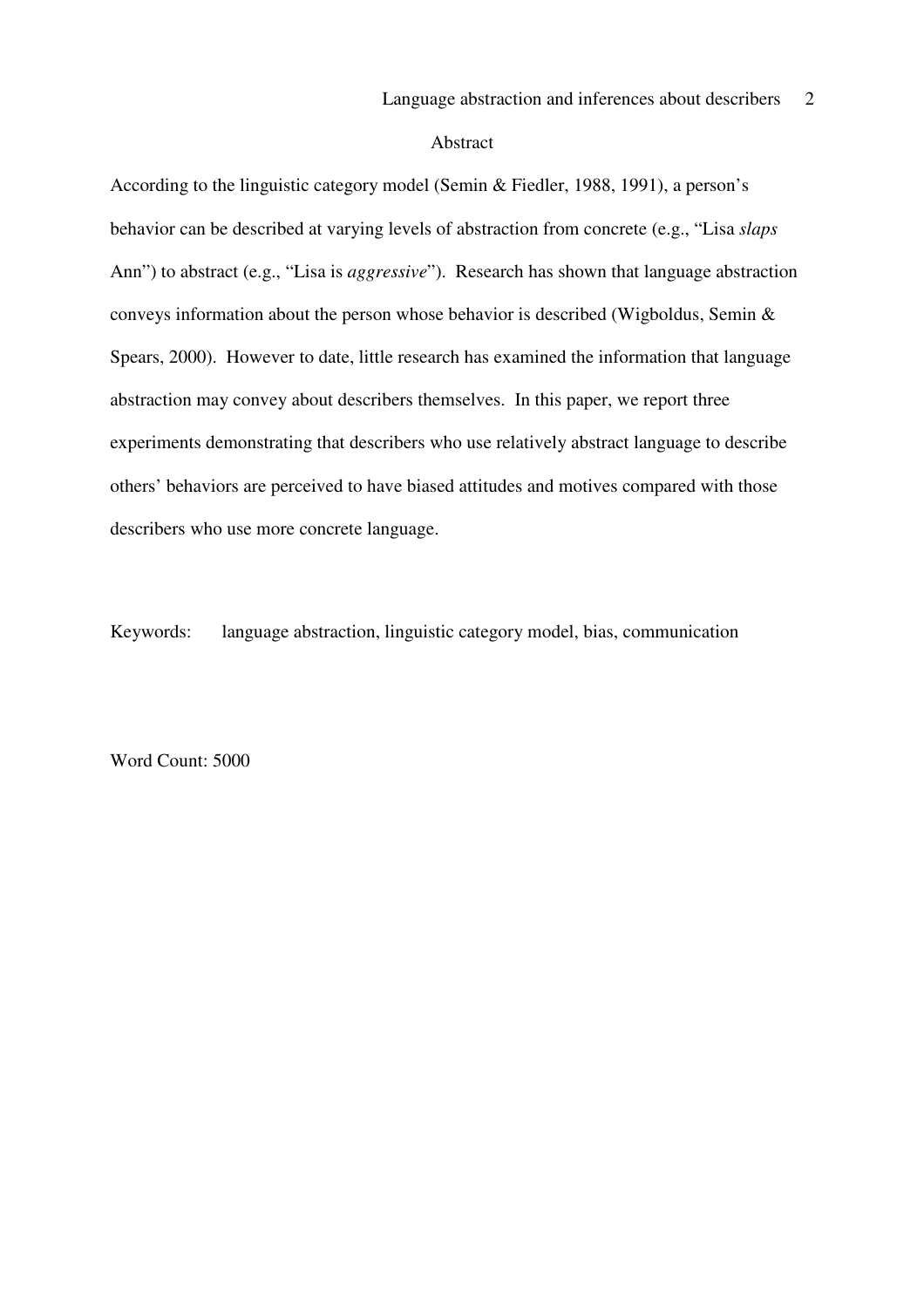When what you say about others says something about you: Language abstraction and inferences about describers' attitudes and goals.

 Communication is a purposive social activity in which people pursue specific goals such as affiliation and influence (e.g., Edwards & Potter, 1993; Giles & Coupland, 1998; Higgins, 1981; Jost & Kruglanski, 2002). In the pursuit of these goals, speakers may say or imply things that, at least prior to the conversation, they did not believe (e.g., Douglas & Sutton, 2003). Similarly motivated by their own goals, audiences actively interpret speakers' statements and thereby form new beliefs about the topic and speaker (e.g., Vonk, 1998; 2002). The information that arises from communication may have an enduring effect on the beliefs of audiences and even the speakers themselves (Higgins & Rholes, 1978). Communication is therefore responsible for both the generation and transmission of information. Central to both functions is the ability of its participants to determine each others' characteristics and goals (Allbright, Cohen, Malloy, Christ, & Bromgard, 2004; Higgins, 1981).

Considerable attention has been paid to the social consequences of the characteristics and especially the goals attributed to speakers (Elder, Sutton & Douglas, in press; Fein, 1996; Hornsey & Imani, 2004; Vonk, 2002). However, less attention has been paid to *how* people make these attributions. In particular, given that *language* is the primary medium of communication, there has been remarkably little attention paid to how recipients use features of speakers' language to determine their beliefs and intentions. In this research, we assess the extent to which people are able to make inferences about speakers' attitudes and motives from the extent to which their language is concrete or abstract.

This concrete-abstract dimension of language is the concern of the *linguistic category model* (*LCM*; Semin & Fiedler, 1988, 1991). According to this model, there are four increasingly abstract levels at which people may describe behaviors: descriptive action verbs (DAVs - "Lisa *slaps* Ann"), interpretative action verbs (IAVs – "Lisa *hurts* Ann"), state verbs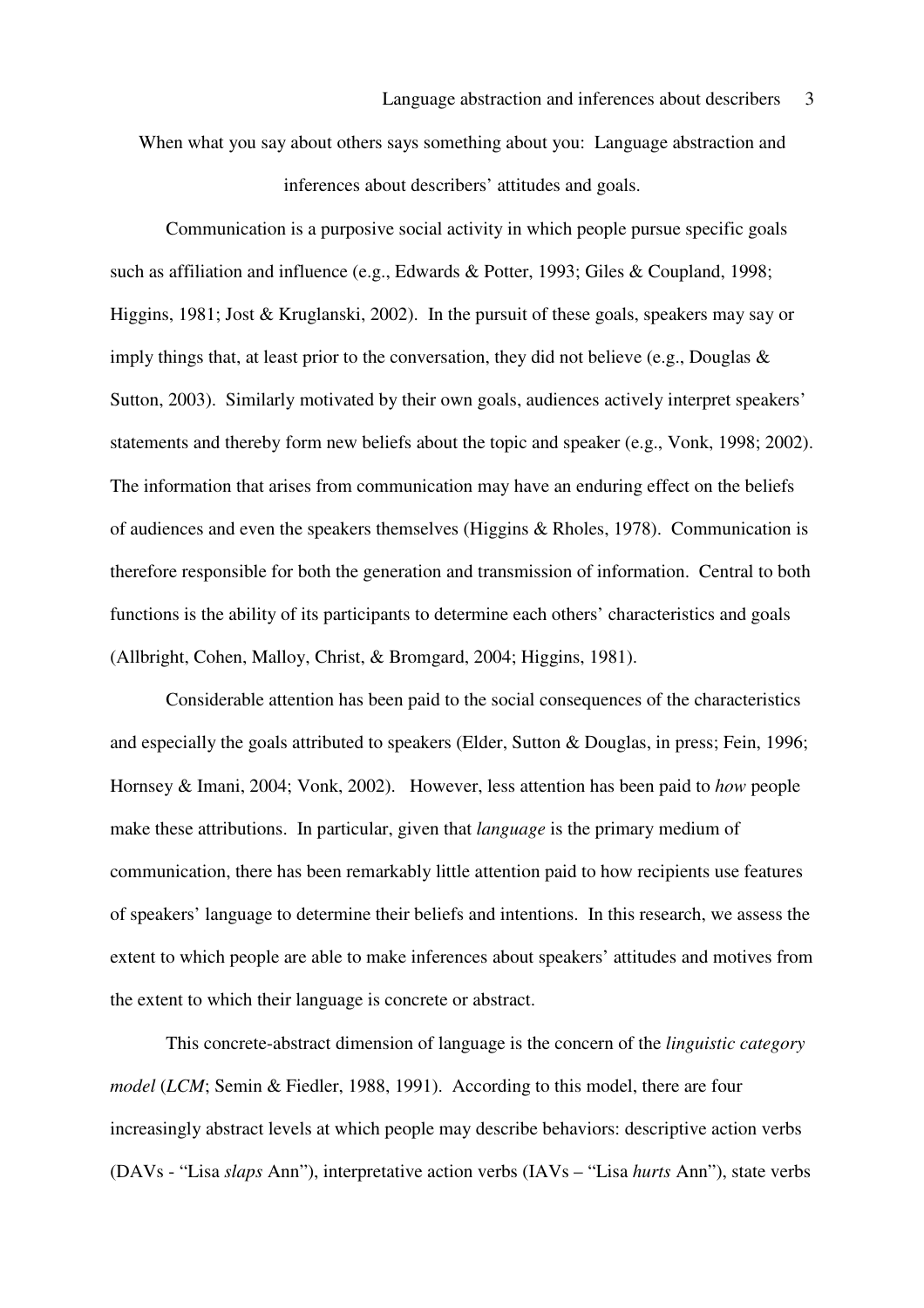(SVs – "Lisa *dislikes* Ann") and adjectives ("Lisa is *aggressive*"). More concrete descriptions refer to single events with or without interpretation, whereas more abstract descriptions refer to enduring psychological states or characteristics of the target. Abstract language also tends to imply that the described action is more characteristic of the actor (Maass, Montalcini & Bicotti, 1998; Maass, Milesi, Zabbini & Stahlberg, 1995; Wigboldus, Semin & Spears, 2000). Recipients view abstract language to be less verifiable and more disputable than concrete language (Semin & Fiedler, 1988). Interestingly, Rodin (1972) found that descriptions of behaviors (concrete) were more informative to perceivers who were asked to match descriptions to targets, than descriptions of traits (abstract).

Much research documents the social significance of language abstraction. Describers exhibit a *linguistic expectancy bias* (LEB) such that they use more abstract language for expectancy-consistent behaviors (Wigboldus et al., 2000). This effect of expectancies is manifest in the *linguistic intergroup bias* (LIB) wherein people describe positive ingroup and negative outgroup behaviors abstractly, but use more concrete language for positive outgroup and negative ingroup behaviors (Maass, Salvi, Arcuri and Semin, 1989). As well as expectancies, describers' *goals* affect language abstraction, including the motive to protect one's ingroup from threat (Maass, Ceccarelli & Rudin, 1996), the need to achieve cognitive closure (i.e., a subjective sense of certainty: Webster, Kruglanski & Pattison, 1997), securing a prosecution or defense (Schmid, Fiedler, Englich, Ehrenberger & Semin, 1996; see also Schmid & Fiedler, 1996, 1998), the desire to compete or co-operate (Gil de Montes, Semin & Valencia, 2001), self-presentational goals (Douglas & McGarty, 2001, 2002; Rubini & Sigall, 2002), and the desire to put a positive or negative 'spin' on a behavior (Douglas & Sutton, 2003). Finally, differences in language abstraction have implications for how targets are evaluated (Wigboldus et al., 2000), so that language abstraction is a powerful way in which communicators' expectancies and goals affect recipients' attitudes to the target.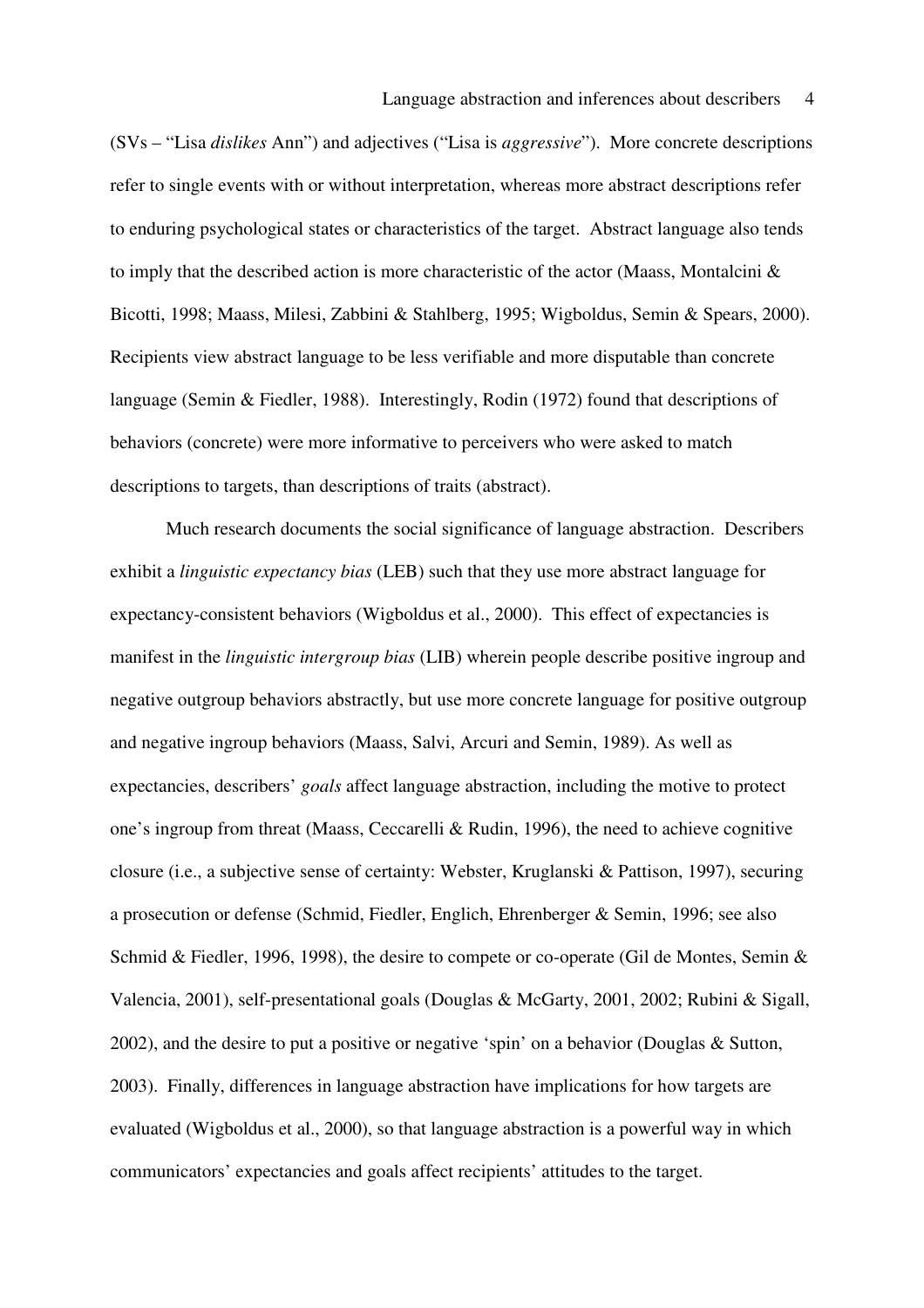#### Language abstraction and inferences about describers 5

By documenting the variables that explain variations in language abstraction, this research effectively charts how language abstraction may be somewhat diagnostic of the expectancies and goals of the individuals using it. Although language abstraction is a relatively subtle feature of language and its use is somewhat implicit, optimal recipients may be able to exploit this diagnostic capacity, whether or not they are aware of doing so. Indeed participants are able to recognize some of the corollaries of language abstraction, such as low verifiability, high disputability and temporal endurance (Semin & Fiedler, 1988). It is therefore possible that recipients of descriptions may use language abstraction as a cue to form hypotheses about describers, including their characteristics and goals.

To illustrate our predictions, an abstract description such as "Lisa is *aggressive*" will normally be seen by recipients as more disputable, less verifiable and as conveying more enduring information about Lisa than a concrete description such as "Lisa *slaps* Ann". Those recipients might well conclude that the abstract describer is less likely to be Lisa's friend, to like Lisa, or to portray Lisa favorably, than the concrete describer. In this article, we report three experiments designed to test the proposition that language abstraction is a cue to a range of biases that describers might have in providing descriptions of others' behaviors.

#### Experiments 1 and 2

In both experiments, participants were asked to view a series of cartoons, each depicting a person performing a positive or negative behavior, and read a description of the behavior. In Experiment 1, we tested whether participants would be able to make judgements about describers' personal *relationships* with and likely *attitudes* towards protagonists. Participants were asked to rate the likelihood that the describer was a friend or enemy of the actor, an unbiased observer, as well as whether the describer's attitude was biased towards or against the actor. In Experiment 2, we tested whether participants' judgments of describers' *communication goals* would be affected by language abstraction. Participants were asked to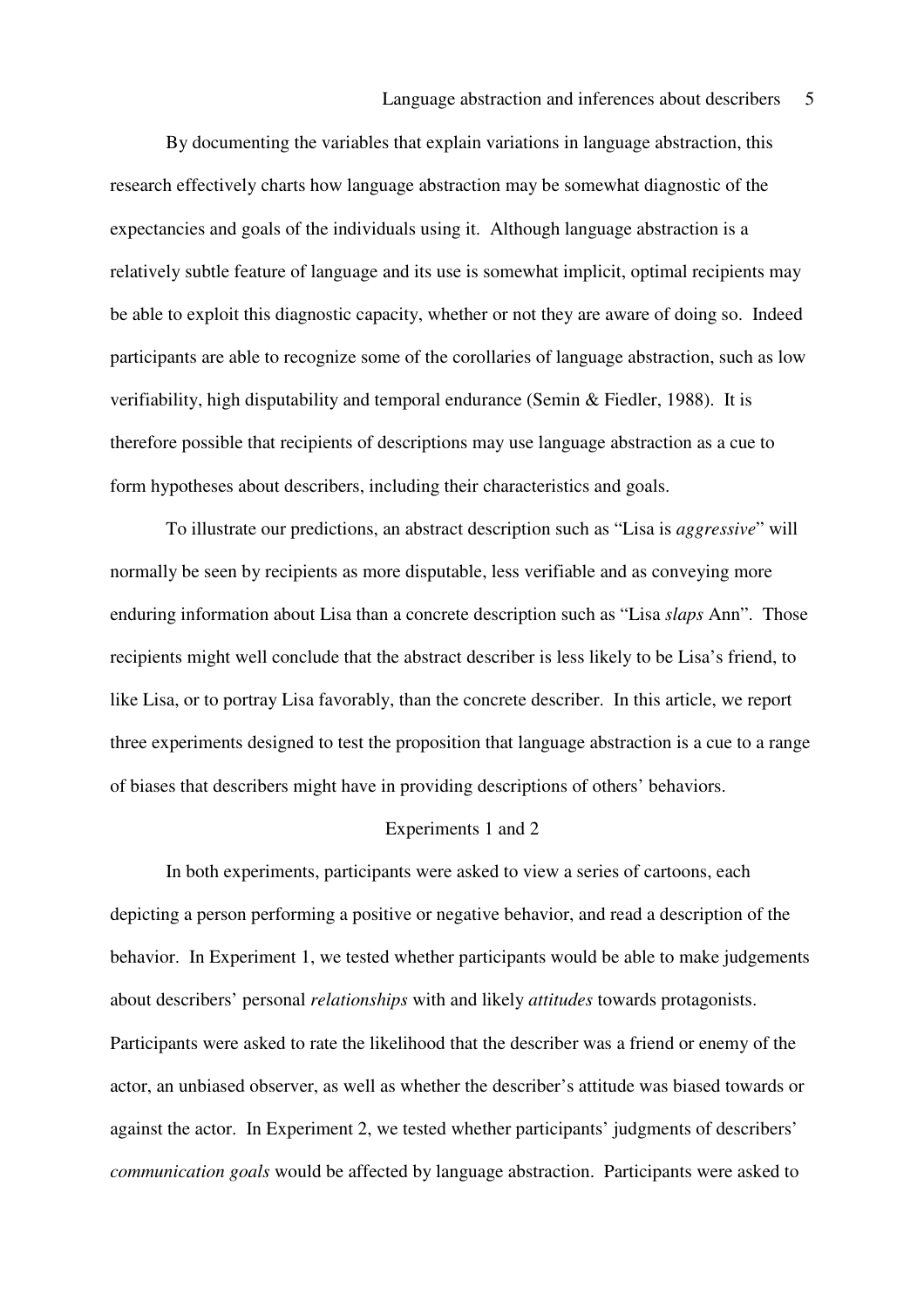rate the likelihood that the describer wanted to create a positive, negative and unbiased impression of the actor.

In Experiment 1, we predicted an interaction between behavior valence (positive/negative), describer (friend/enemy/unbiased observer) and language abstraction (DAV/IAV/SV/ADJ). Specifically, we predicted that two-way interactions would emerge between describer and language abstraction for positive and negative behaviors separately. For positive behaviors, we predicted that with increasing language abstraction, participants would be more likely to rate the describer as a friend, less likely to rate the describer as an enemy, and less likely to rate the describer as an unbiased observer. For negative behaviors, we predicted that with increasing language abstraction, participants would be more likely to rate the describer as an enemy, less likely to rate the describer as a friend, and less likely to rate the describer as an unbiased observer. For ratings of describers' likely attitude towards the target, we predicted an interaction between valence and language abstraction such that for positive behaviors, there would be an increasing trend to perceive the describer as biased in favor of the person in the scene, as language abstraction increased. We predicted the opposite pattern for negative behaviors. In Experiment 2, we predicted the same pattern of results, substituting impression goal (positive/negative/unbiased) for describer.

#### Experiment 1 - Method

#### *Participants and design*

Ninety seven undergraduate students (76 female and 21 male, Median age = 21 years) from Keele University participated to fulfil course requirements. The experiment was a 2 (behavior valence: positive/negative) x 3 (describer: friend/enemy/unbiased observer) x 4 (abstraction: DAV/IAV/SV/ADJ) repeated measures design.

#### *Materials and Procedure*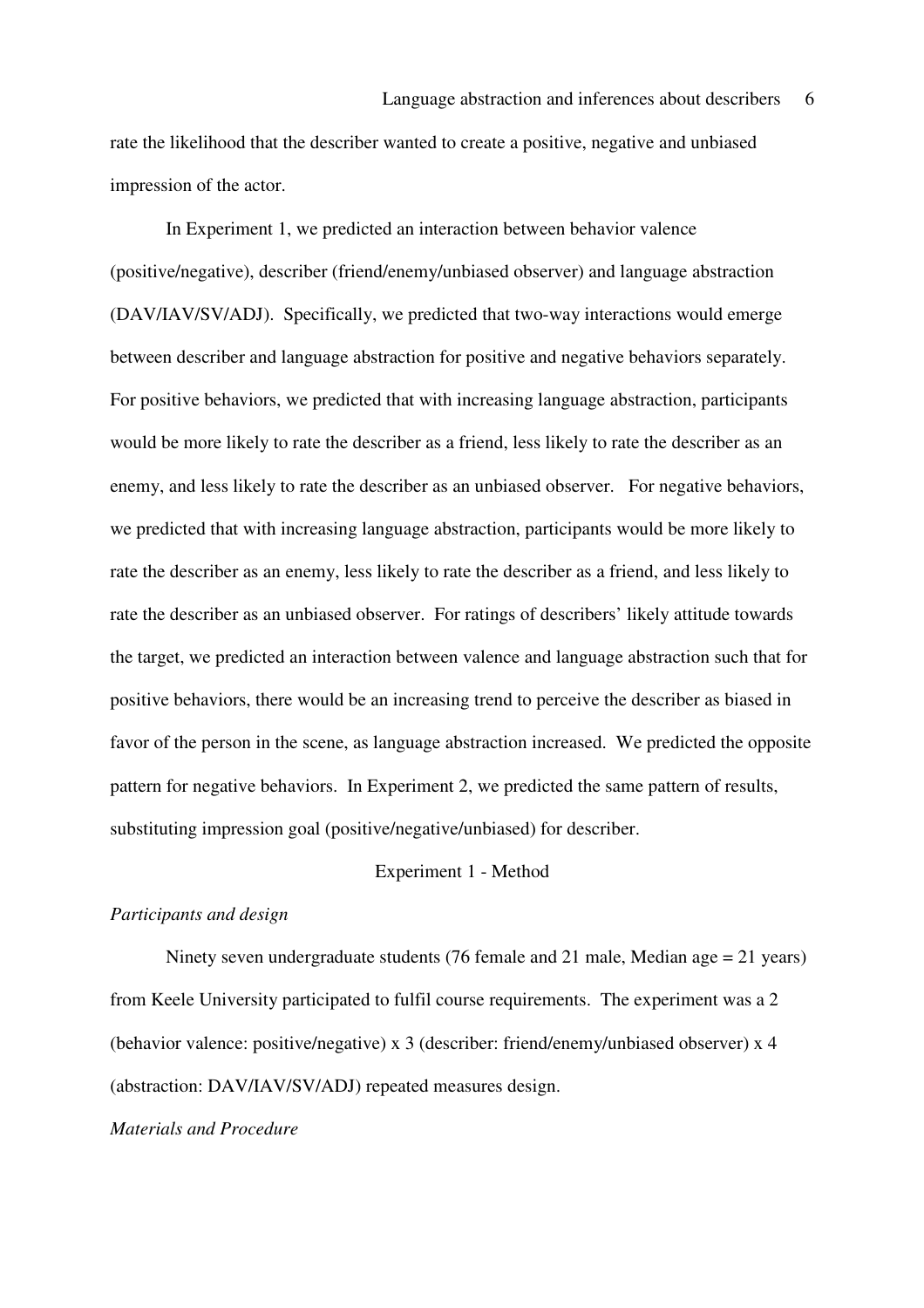#### Language abstraction and inferences about describers 7

 A coversheet informed participants that they would observe a series of scenes, each depicting a person doing something. Participants were informed that each scene had been described by a friend, an enemy, and an observer of the person highlighted in the scene, but that just *one* of these descriptions was provided with each scene. Participants' task was to decide how likely it was that the description next to each scene was the one by the friend, enemy, and the unbiased observer. They were also to rate the describer's likely attitude towards the person in each scene.

 At the top of each page, participants were asked to look at the scene, which portrayed a positive or negative action, and read the description next to it, which represented one of the four levels of language abstraction specified by the LCM. There were therefore eight cartoons presented in total. Participants were reminded that a friend, enemy and unbiased observer had all written a description of the scene. They rated the likelihood that the description had been written by each of these potential describers (1 = "unlikely",  $7 =$ "likely"). Question order was randomized. Participants were then asked to rate the describer's likely attitude towards the person in each scene  $(1 = "biased against Person A", 4$ = "unbiased", 7= "biased in favor of Person A"). Finally, participants were debriefed and thanked.

#### Results

#### *Friend/enemy/unbiased observer likelihood ratings*

Results were entered into a 2 (behavior valence: positive/negative) x 3 (describer: friend/enemy/unbiased observer) x 4 (language abstraction: DAV/IAV/SV/ADJ) repeated measures ANOVA. The predicted interaction between valence, describer and language abstraction was significant,  $F(6, 576) = 11.40$ ,  $p = .000$ ,  $\eta^2 = .11$ . As planned, we then conducted separate 3 (describer) x 4 (abstraction) ANOVAs, then linear contrasts for each describer (friend/enemy/unbiased observer), separately for positive and negative behaviors.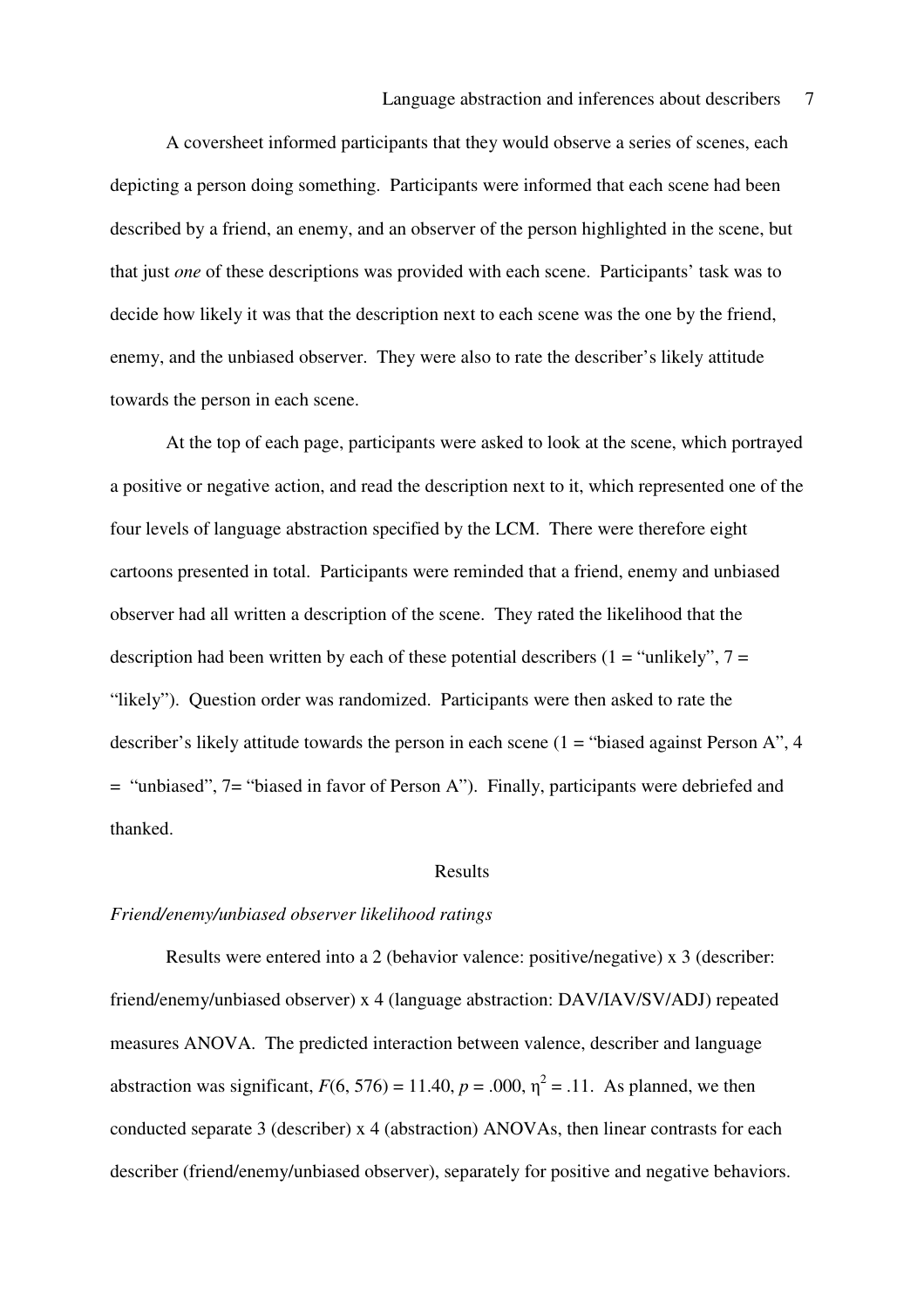These latter analyses required restructuring the data file so that language abstraction appeared as a between-subjects variable. We then adjusted the degrees of freedom to match the original within-subjects design, and set the alpha level for significance at .01.

#### *Positive behaviors*

 Means and standard deviations for positive behaviors are in Table 1. The interaction between describer and language abstraction was significant,  $F(6, 576) = 13.17$ ,  $p = .000$ ,  $\eta^2 =$ .12. There was a linear trend for participants to rate the describer more likely to be a friend with increasing language abstraction,  $F(3, 291) = 18.84$ ,  $p = .000$ ,  $R^2 = .05$ . Conversely, there was a trend for participants to rate the describer less likely to be an enemy with increasing language abstraction,  $F(3, 291) = 18.93$ ,  $p = .000$ ,  $R^2 = .05$ . Finally, participants rated the describer less likely to be an unbiased observer with increasing language abstraction, *F*(3,  $288$ ) = 36.94, *p* = .000,  $R^2$  = .09. The main effects for describer,  $F(2, 576)$  = 527.72, *p* = .000,  $\eta^2$  = .85, and language abstraction, *F*(3, 576) = 7.14, *p* = .000,  $\eta^2$  = .07 were also significant. Participants were more likely to rate the describer as a friend and an unbiased observer than an enemy. Likelihood ratings also decreased overall from DAVs to ADJs.

#### *Negative behaviors*

Means and standard deviations for negative behaviors are in Table 2. The interaction between describer and language abstraction was significant,  $F(6, 582) = 6.00, p = .000, \eta^2 =$ .06. There was no linear trend for participants to rate the describer less likely to be a friend with increasing language abstraction,  $F(3, 291) = 2.51$ ,  $p = .114$ ,  $R^2 = .006$ . However, participants rated the describer more likely to be an enemy with increasing language abstraction,  $F(3, 291) = 12.30$ ,  $p = .001$ ,  $R^2 = .03$ . Also, participants rated the describer less likely to be an unbiased observer with increasing language abstraction,  $F(3, 291) = 6.73$ ,  $p =$ .01,  $R^2 = 0.02$ . The main effect for describer was significant,  $F(2, 582) = 168.03$ ,  $p = 0.00$ ,  $\eta^2 =$ .63. Participants were more likely to rate the describer as an enemy and unbiased observer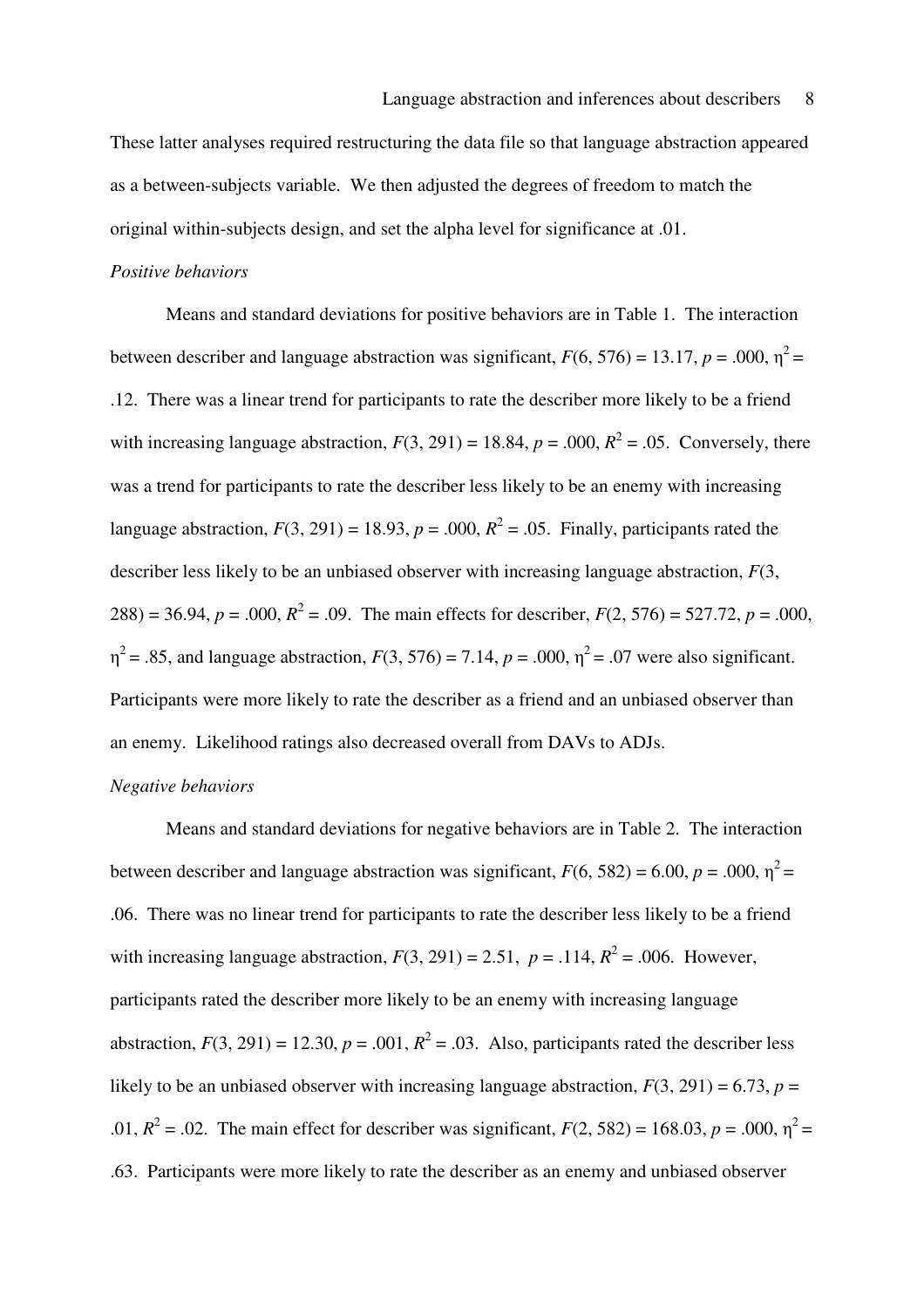than a friend. The main effect for language abstraction was not significant,  $F(3, 582) < 1$ ,  $p =$ .95,  $η<sup>2</sup> = .001$ .

#### *Other effects*

Other results emerged that were not central to the hypotheses. There was no overall main effect for behavior valence,  $F(1, 576) = 2.01$ ,  $p = .16$ ,  $\eta^2 = .02$ . There were, however, main effects for describer,  $F(2, 576) = 111.05$ ,  $p = .000$ ,  $\eta^2 = .54$  and language abstraction,  $F(3, 576) = 4.31$ ,  $p = .005$ ,  $\eta^2 = .04$ . There were interactions between valence and abstraction,  $F(3, 576) = 2.91, p = .045, \eta^2 = .03$ , valence and describer,  $F(2, 576) = 470.51, p = .000, \eta^2 =$ .83, and language abstraction and describer,  $F(6, 576) = 6.36$ ,  $p = .000$ ,  $\eta^2 = .06$ .

#### *Ratings of describers' likely attitude*

 Results for describers' likely attitude were entered into a 2 (valence) x 4 (language abstraction) repeated measures ANOVA. Means and standard deviations are in Table 3. The predicted interaction between valence and language abstraction was significant,  $F(3, 291) =$ 15.80,  $p = .000$ ,  $\eta^2 = .14$ . For positive behaviors, participants perceived the describer as more biased in favor of the person in the scene as language abstraction increased,  $F(3, 291) =$ 26.45,  $p = .000$ ,  $R^2 = .06$ . For negative behaviors, participants perceived the describer as more biased against the person in the scene as language abstraction increased,  $F(3, 291) =$ 12.40,  $p = .000$ ,  $R^2 = .03$ . The main effect for valence was significant, with higher ratings for positive scenes,  $F(1, 291) = 436.57$ ,  $p = .000$ ,  $\eta^2 = .81$ . The main effect for language abstraction was not significant,  $F(3, 291) = 1.56$ ,  $p = .199$ ,  $\eta^2 = .01$ .

#### Experiment 2 - Method

#### *Participants and design*

Eighty nine undergraduate students (65 female and 24 male, Median age = 19 years) from Keele University participated in this experiment to fulfil course requirements. The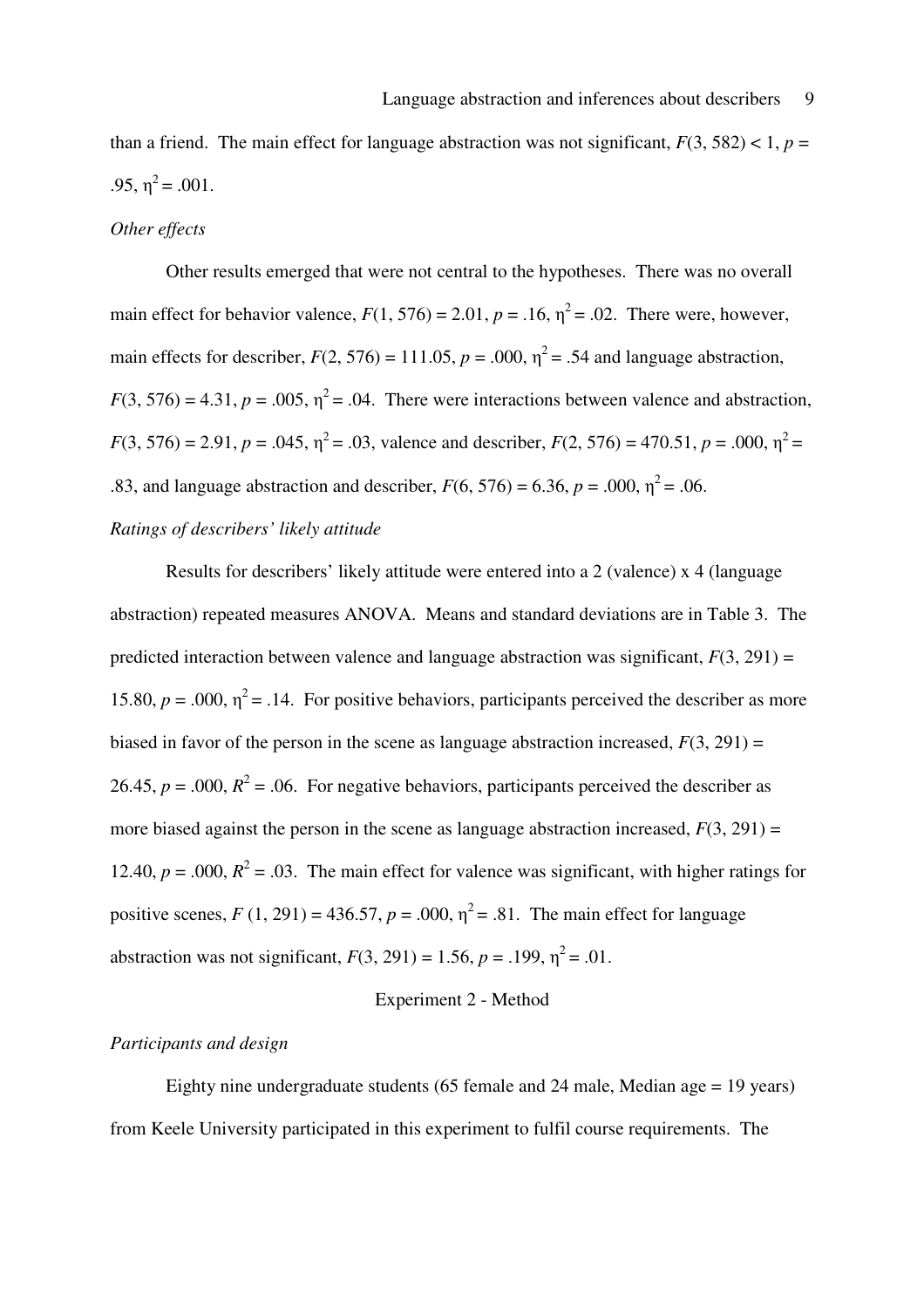experiment was a 2 (behavior valence: positive/negative) x 3 (impression: positive/ negative/unbiased) x 4 (language abstraction: DAV/IAV/SV/ADJ) repeated measures design. *Materials and procedure* 

The questionnaire was identical to that of Experiment 1, except that participants were asked to rate the likelihood of various impression formation goals on the part of the describer instead of rating their relationship ("Based on the scene and description, please rate how likely you think it is that the describer wanted to: create a *positive* impression of Person A, a *negative* impression of Person A, and an *unbiased* impression of Person A"). Participants were asked to respond to each item on a scale from 1 "very unlikely" to 7 "very likely". Question order was randomized. Finally, participants were debriefed and thanked.

#### Results

#### *Positive/negative/unbiased impression likelihood ratings*

Results were entered into a 2 (behavior valence: positive/negative) x 3 (impression: positive/negative/unbiased) x 4 (language abstraction: DAV/IAV/SV/ADJ) repeated measures ANOVA. The predicted interaction between valence, impression and language abstraction was significant,  $F(6, 528) = 4.90$ ,  $p = .001$ ,  $\eta^2 = .04$ . We conducted planned analyses on positive and negative behaviors separately, and linear contrasts as in Experiment 1. *Positive behaviors* 

 Means and standard deviations for positive behaviors are in Table 4. The interaction between impression and language abstraction was significant,  $F(6, 528) = 10.12$ ,  $p = .000$ ,  $\eta^2$ = .10. Participants rated the describer more likely to have wanted to create a positive impression, with increasing language abstraction,  $F(3, 264) = 6.93$ ,  $p = .009$ ,  $R^2 = .02$ . There was no trend for negative impression,  $F(3, 264) = .16$ ,  $p = .694$ ,  $R^2 = .00$ . However, participants rated the describer less likely to have wanted to create an unbiased impression, with increasing language abstraction,  $F(3, 264) = 35.20$ ,  $p = .000$ ,  $R^2 = .09$ . The main effects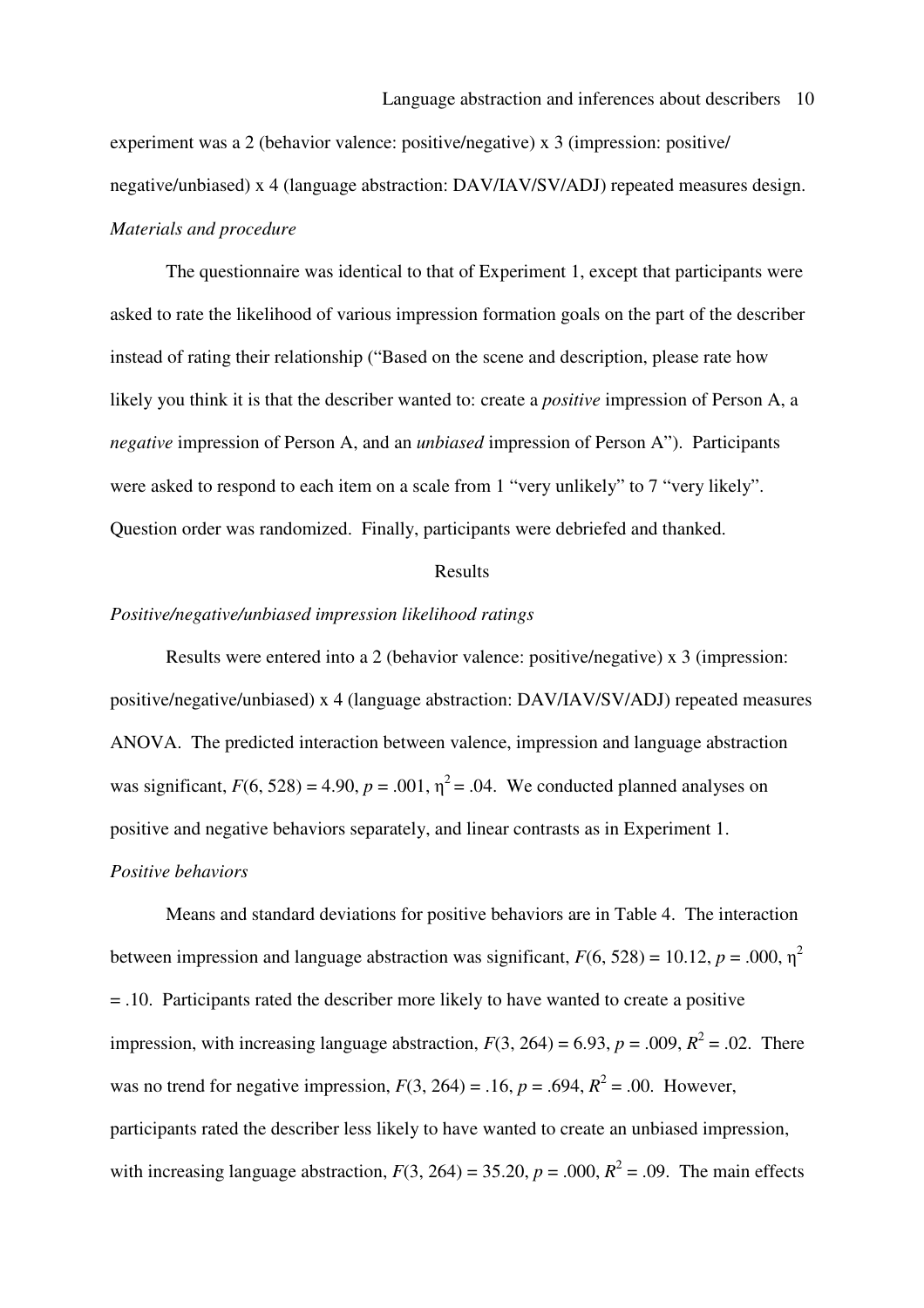for impression,  $F(2, 528) = 432.41$ ,  $p = .000$ ,  $\eta^2 = .83$ , and language abstraction,  $F(3, 528) =$ 4.22,  $p = 0.006$ ,  $\eta^2 = 0.05$  were also significant. Participants were more likely to rate the describer as having a positive and unbiased impression goal than a negative goal. Likelihood ratings also decreased overall from DAVs to ADJs.

#### *Negative behaviors*

Means and standard deviations for negative behaviors are in Table 5. The interaction between describer and language abstraction was significant,  $F(6, 528) = 7.47$ ,  $p = .000$ ,  $\eta^2 =$ .08. There was no linear trend for positive impression,  $F(3, 264) = 2.33$ ,  $p = .128$ ,  $R^2 = .01$ . However, participants rated the describer more likely to have wanted to create a negative impression, with increasing language abstraction,  $F(3, 264) = 11.15$ ,  $p = .001$ ,  $R^2 = .03$ . Finally, participants rated the describer less likely to have wanted to create an unbiased impression, with increasing language abstraction,  $F(3, 264) = 30.24$ ,  $p = .000$ ,  $R^2 = .08$ . The main effects for impression,  $F(2, 528) = 535.19$ ,  $p = .000$ ,  $\eta^2 = .86$  and language abstraction,  $F(3, 558) = 4.90$ ,  $p = .003$ ,  $\eta^2 = .05$  were significant. Participants were more likely to rate the describer as having a negative and unbiased impression goal than a positive goal. Likelihood ratings also decreased overall from DAVs to ADJs.

#### *Other effects*

Other results emerged that were not central to the hypotheses. There were overall main effects for behavior valence,  $F(1, 528) = 43.49$ ,  $p = .000$ ,  $\eta^2 = .33$ , impression,  $F(2, 528)$  $= 41.52, p = .000, \eta^2 = .32$  and language abstraction,  $F(3, 528) = 8.97, p = .000, \eta^2 = .09$ . There were interactions between valence and impression,  $F(2, 528) = 891.86$ ,  $p = .000$ ,  $\eta^2 =$ .91, and language abstraction and impression,  $F(6, 528) = 12.72$ ,  $p = .000$ ,  $\eta^2 = .13$ . The interaction between valence and language abstraction was not significant,  $F(3, 528) = .869$ ,  $\eta^2$  $=.003.$ 

#### *Ratings of describers' likely attitude*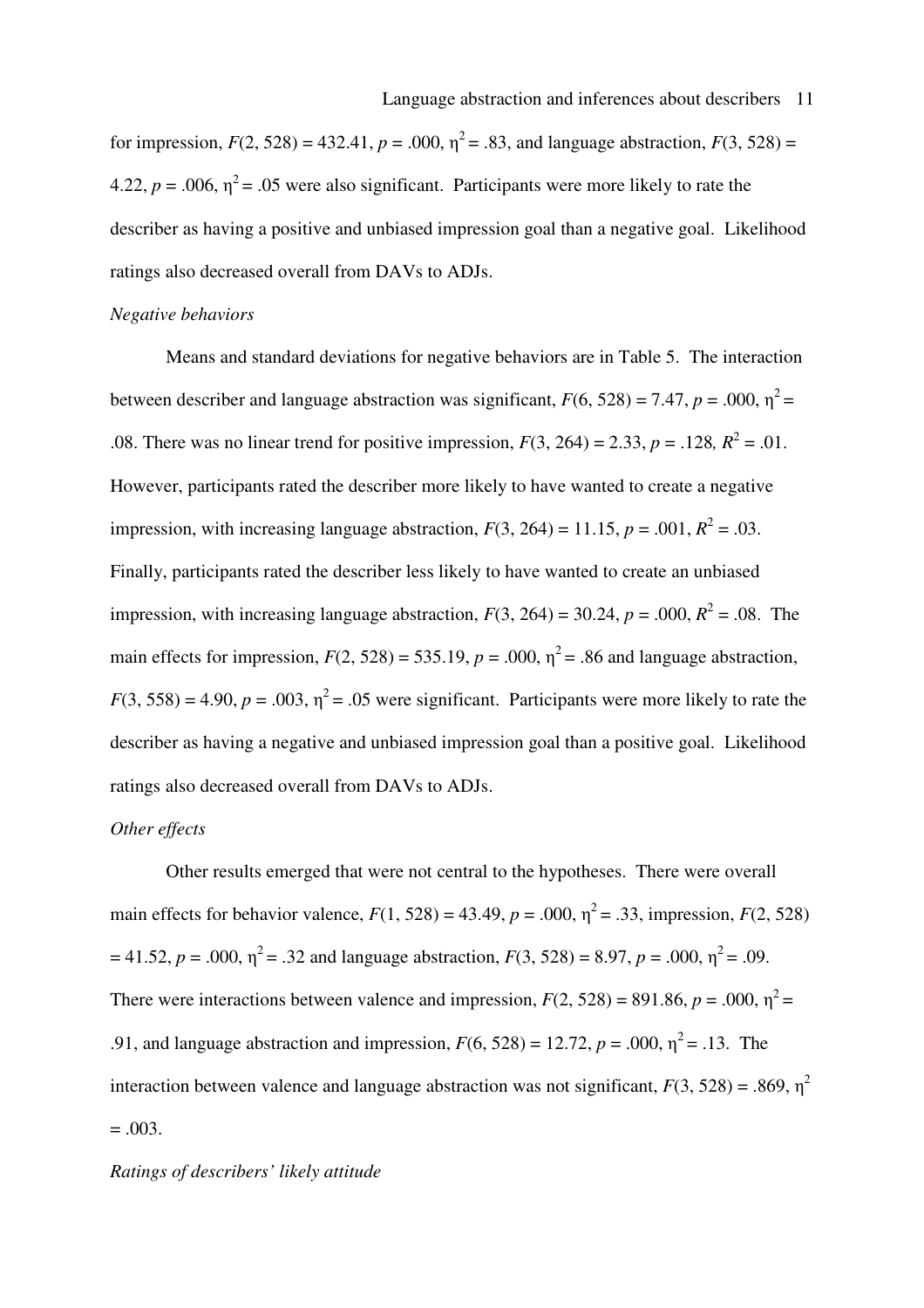Results for describers' likely attitude were entered into a 2 (valence) x 4 (language abstraction) repeated measures ANOVA. Means and standard deviations are in Table 6. The predicted interaction between valence and language abstraction was significant,  $F(3, 264) =$ 9.24,  $p = .000$ ,  $\eta^2 = .10$ . For positive behaviors, participants perceived the describer as marginally more biased in favor of the person in the scene, as language abstraction increased,  $F(3, 264) = 4.95$ ,  $p = .027$ ,  $R^2 = .01$ . For negative behaviors, participants perceived the describer as more biased against the person in the scene, as language abstraction increased,  $F(3, 264) = 13.28$ ,  $p = .000$ ,  $R^2 = .04$ . The main effect for valence was significant with likelihood ratings higher for positive scenes,  $F(1, 264) = 559.93$ ,  $p = .000$ ,  $\eta^2 = .86$ . However, the main effect for language abstraction was not significant,  $F(3, 264) = 1.16$ ,  $p =$ .33,  $\eta^2$  = .01.

#### Discussion

These experiments support the notion that participants are able to use language abstraction to make inferences about describers' personal relationships with, attitudes towards, and communication goals with respect to actors. In Experiment 1, given a positive description, with increasing language abstraction participants were more likely to infer that the describer was a friend, yet less likely to infer them to be an enemy or unbiased observer. Participants were also more likely to rate the describer as biased in favor of the protagonist. For negative behaviors, with increasing language abstraction participants were more likely to infer that the describer was an enemy, yet less likely to infer them to be a friend or unbiased observer. Participants were also less likely to rate the describer as biased in favor of the protagonist.

In Experiment 2, for positive behaviors, with increasing language abstraction participants rated the describer more likely to have wanted to create a positive impression of the protagonist and less likely to have wanted to create an unbiased impression. For negative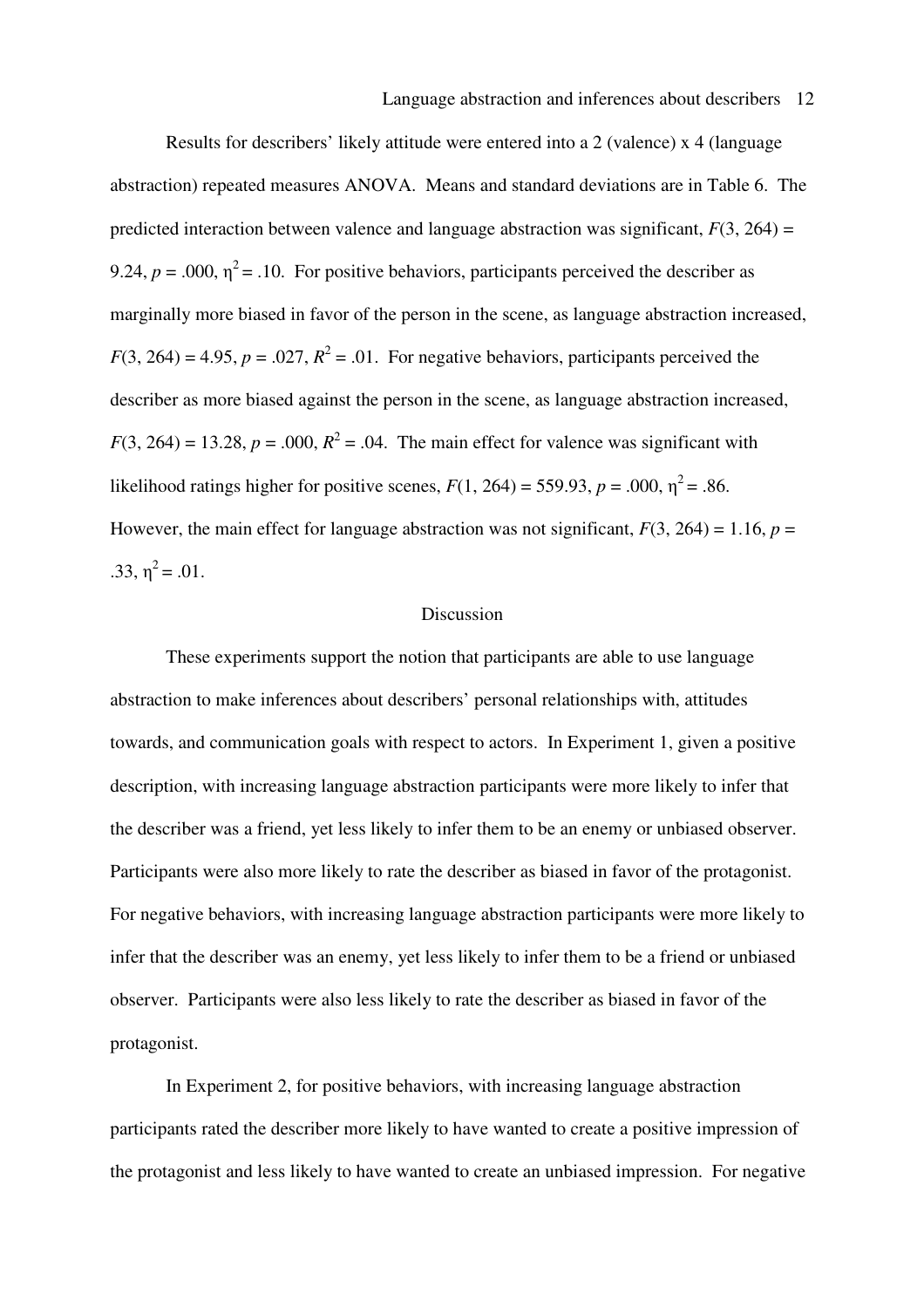#### Language abstraction and inferences about describers 13

behaviors, with increasing language abstraction participants rated the describer more likely to have wanted to create a negative impression of the protagonist and less likely to have wanted to create an unbiased impression. Results for the likely attitude of the describer towards the target replicated those of Experiment 1. The only inconsistencies were the likelihood ratings of 'negative impression' for positive behaviors and 'positive impression' for negative behaviors, which were not significant and therefore inconsistent with our hypotheses. It is plausible that participants found it difficult to rate someone as having wanted to create a positive impression when they described a negative event (and vice-versa). In Experiment 1 on the other hand, it may have been more plausible for participants to believe that a person would describe a friend's negative behavior, or an enemy's positive behavior.

One potential problem concerning Experiments 1 and 2 is that abstraction was manipulated within-subjects, so that each participant was presented with the range of language abstraction. They might therefore have been able to make explicitly comparative judgments. We were able to rule this problem out by collecting further data, obtaining similar effects in a between-groups design.  $<sup>1</sup>$  Another issue remains however. The more abstract a</sup> description is, the more it is likely to be strongly valenced (Semin & Fiedler, 1988), and the degree to which a description carries positive or negative valence is likely to be accessible to conscious awareness (Douglas & Sutton, 2003). For example, people may perceive the word *athletic* to be more positive than *running* and for *aggressive* to be more negative than *hitting*. It is likely therefore that our participants have been using valence to make judgements about the describers' inclinations and goals, and that participants are not using language abstraction *per se* to make judgements about describers, because abstraction is confounded by valence.

#### Experiment 3

 Participants were asked to answer questions about a describer's likely attitudes and goals, but instead of making judgements based on individual descriptions, participants made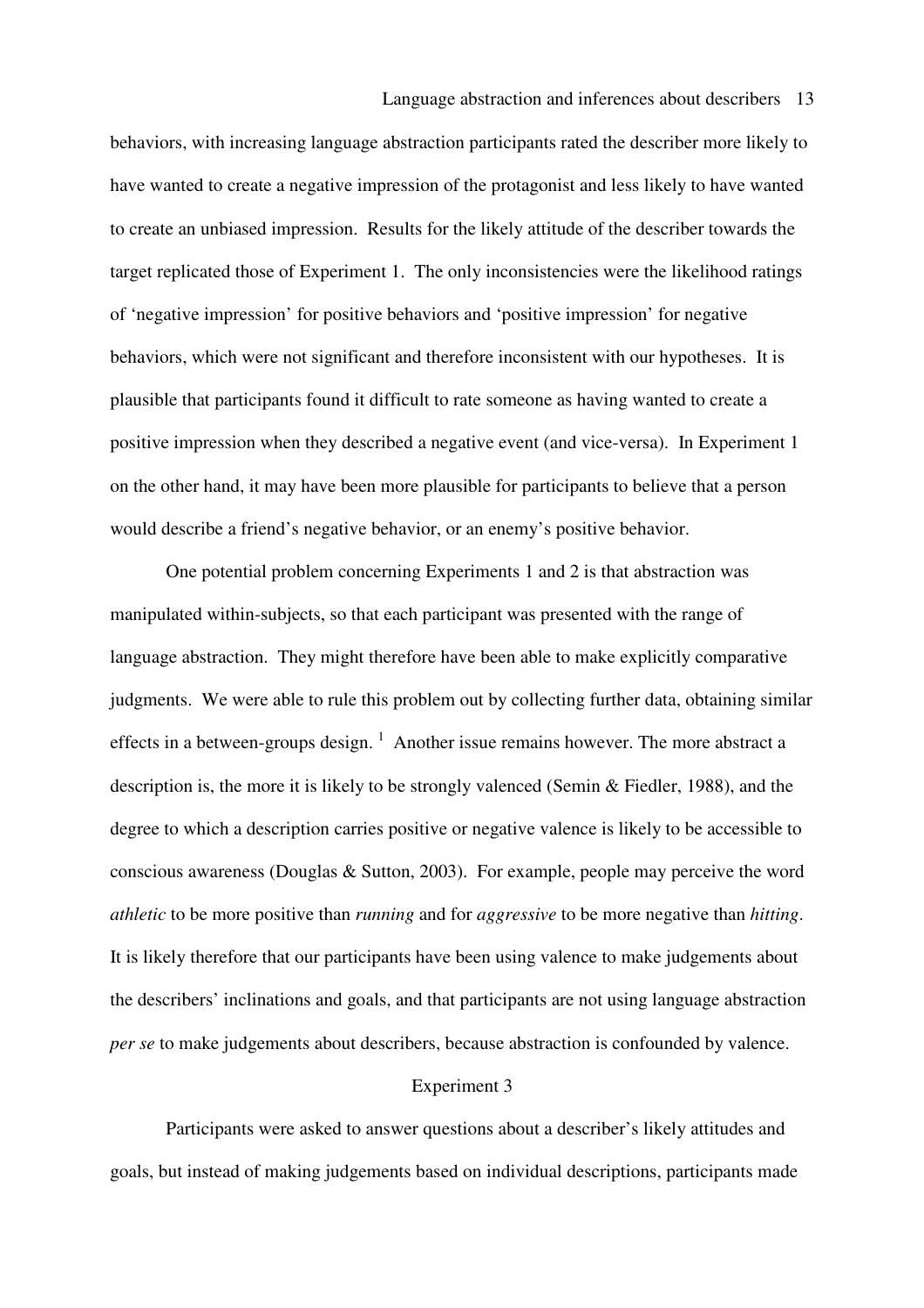one set of judgements about the describer's likely attitudes and goals based on a set of descriptions (four positive and four negative). By asking participants to make one rating across all positive and negative descriptions, the confound between abstraction and valence was eliminated. There were four experimental groups, in which participants received: (1) all *abstract* descriptions, (2) all *concrete* descriptions, descriptions that were (3) *favorable* to the target (i.e., abstract descriptions for the four positive behaviors and concrete descriptions for the four negative behaviors), or (4) *unfavorable* descriptions (i.e., abstract for negative behaviors and concrete for positive behaviors). We predicted that participants in the 'abstract' condition would rate the describer more likely to have wanted to create the impression that the target often behaves in the manner depicted, than those in the 'concrete' condition. We also predicted that participants in the 'favorable' condition would be rated as having a more positively biased attitude towards the target, and more likely to have wanted to create a positive impression of the target, than those in the 'unfavorable' condition. Attitude and valence impression goal were not expected to differ in the 'abstract' and 'concrete' conditions.

#### Method

#### *Participants and design*

A total of 128 participants (83 female and 45 male, Median age = 21 years) were recruited whilst at leisure on the Keele University campus, and were assigned randomly to the cells of a four group design ('abstract', 'concrete', 'favorable' and 'unfavorable' descriptions).

#### *Materials and procedure*

Pictures and descriptions were identical to those in Experiment 1. However, participants were informed that there was only one describer and that s/he was acquainted with all of the targets. The following questions relating to the describer's attitudes and goals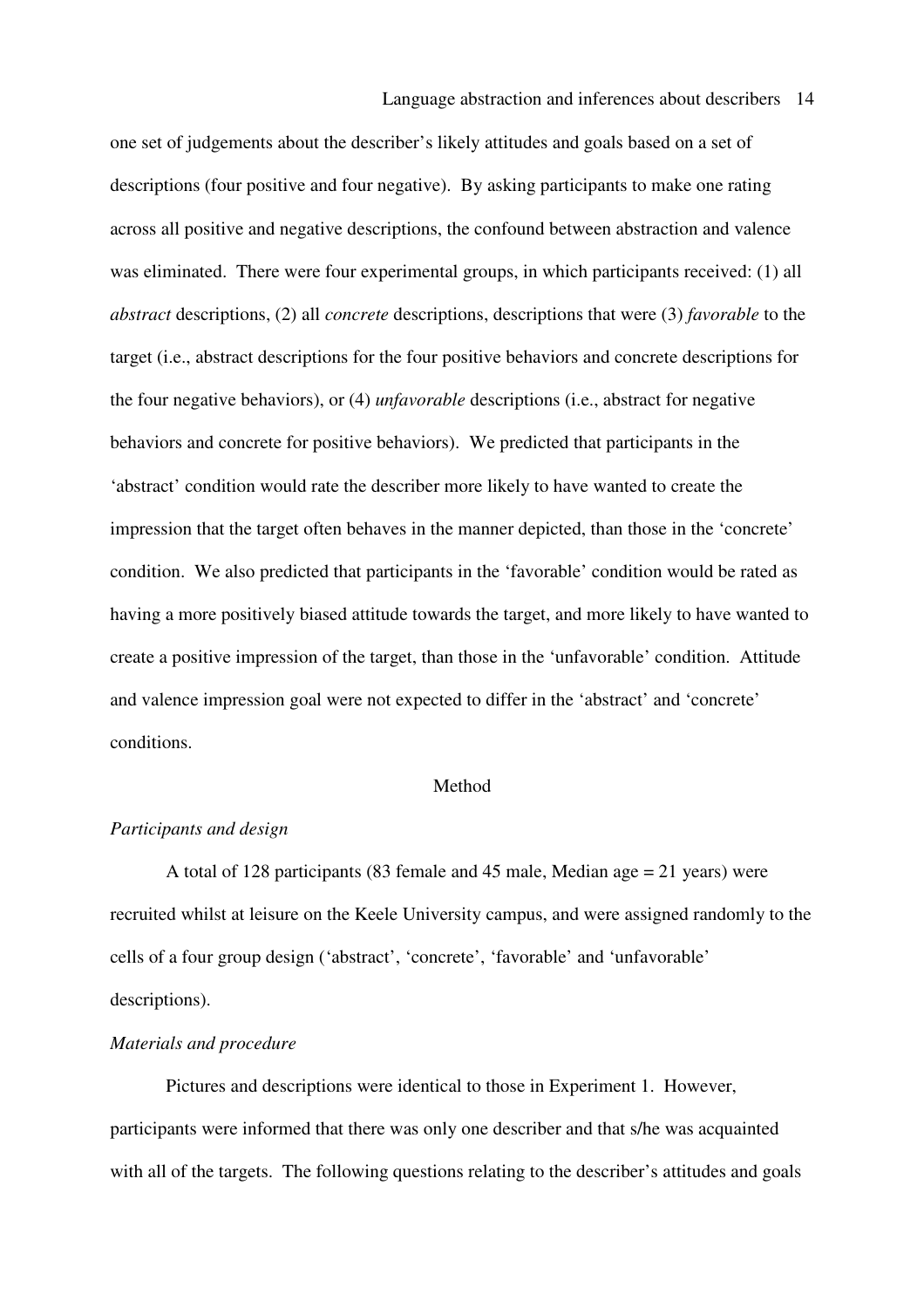were presented at the end of the questionnaire: "What do you think is the describer's *attitude* towards the people in the scenes in general?" (biased *in favor* of the people in the scenes/biased *against* the people in the scenes), and "What do you think are the describer's *goals* in giving these descriptions in general?" (wants to create a *positive/negative* impression of the people in the scenes; wants to create the impression that the people in the scenes *often/rarely* behave in the manner depicted). Participants were also asked "How positive or negative are the descriptions in general?" to measure perceived valence of the descriptions.  $2$ All questions were answered on a 7 point scale and order was randomized. Finally, participants were debriefed and thanked.

#### Results and Discussion

 Results were entered into between-subjects analyses with four experimental groups ('abstract'/'concrete'/'favorable'/'unfavorable') and responses to the attitude and goal questions as dependent variables. Means and standard deviations are in Table 7. There was a marginal difference across the four conditions on responses to the question about perceived valence of the descriptions,  $F(3,124) = 2.27$ ,  $p = .084$ ,  $\eta^2 = .05$ . There was no difference between the 'abstract' and 'concrete' conditions, as in Douglas and Sutton (2003) using the same materials. However, because the difference between 'favorable' and 'unfavorable' conditions was significant,  $t(62) = 2.48$ ,  $p = .016$ , we conducted all analyses with responses to the valence question as a covariate.

ANCOVAs revealed a significant effect across the four conditions for participants' ratings of the describer's likely impression-formation goal (often/rarely),  $F(3, 123) = 4.81$ , *p*  $= .003$ ,  $\eta^2 = .10$ . Planned comparisons revealed that describers in the 'abstract' condition were rated more likely to have wanted to create the impression that the targets often behave in the manner depicted, than those in the 'concrete' condition,  $t(62) = 2.57$ ,  $p = .013$ . There was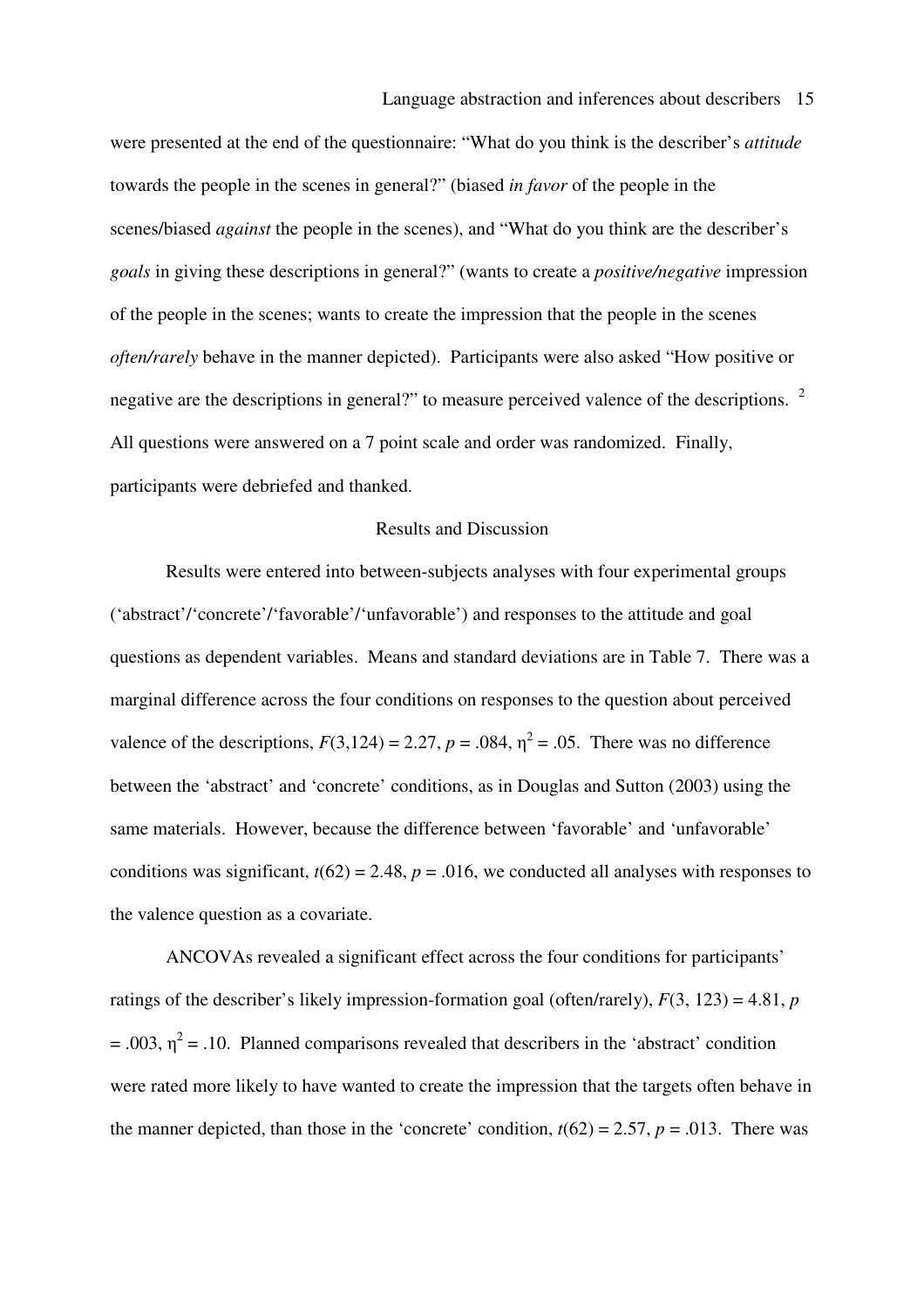no difference between the 'favorable' and 'unfavorable' conditions as predicted,  $t(62) = 1.40$ ,  $p = .166$ .

There was a significant effect across the four conditions for participants' ratings of the describer's likely attitude towards the targets in general,  $F(3, 123) = 2.81$ ,  $p = .043$ ,  $\eta^2 = .06$ . Planned comparisons revealed that describers who gave 'favorable' descriptions were rated as having more favorable attitudes towards the target than those who gave 'unfavorable' descriptions, as predicted,  $t(62) = 3.21$ ,  $p = .002$ . There was no difference between the 'abstract' and 'concrete' conditions,  $t(62) = 1.01$ ,  $p = .319$ . Finally, there was no difference across the four conditions on ratings of the describer's goal to create a positive or negative impression  $F(3, 123) = .27$ ,  $p = .849$ ,  $\eta^2 = .006$ . This is perhaps the case because, in reading both positive and negative descriptions, participants may have perceived the describer's overall intended impression to be fairly neutral. Indeed, the means support this interpretation and we therefore feel that this finding is not problematic. Results overall suggest that participants are still able to make inferences about a describer's likely attitude and impression formation goal towards targets when valence is controlled for methodologically.

#### General Discussion

The present experiments demonstrate that language abstraction influences the inferences that recipients make about describers' relationships, motivations and attitudes towards their targets. Variations in language abstraction influenced the conclusions that recipients drew about describers, independently of the valence inherent in the descriptions. Previous research has shown that language abstraction is influenced by expectancies and motivating factors, supporting the idea that language abstraction is used by describers, either implicitly or explicitly, to achieve communicative objectives (Douglas & McGarty, 2001, 2002; Douglas & Sutton, 2003; Maass et al., 1989; Maass et al., 1995, 1996; Webster et al., 1997; Wigboldus et al., 2000). The present research takes this further, demonstrating that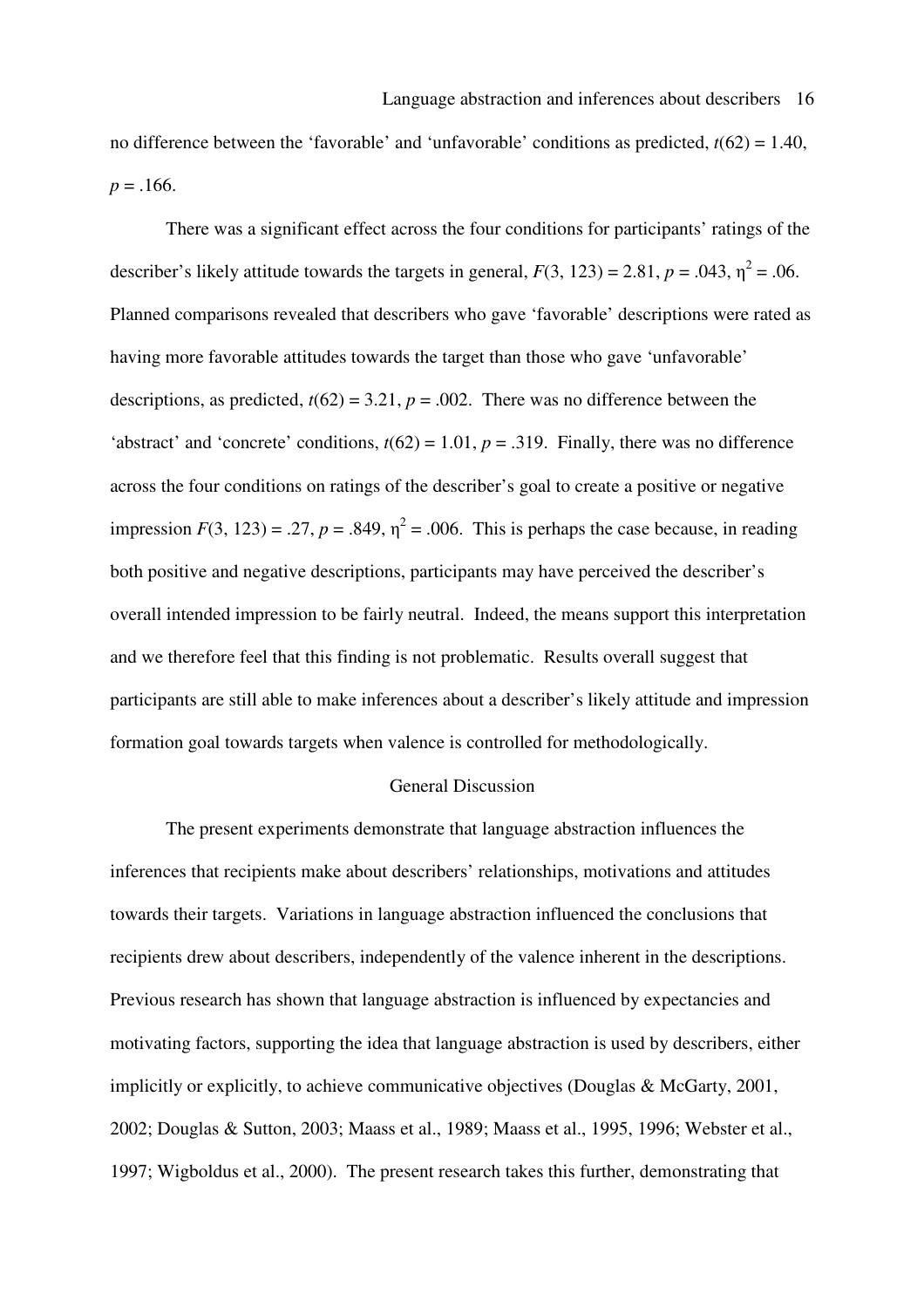recipients are able to use language abstraction as a window to those beliefs, stereotypes and communicative objectives.

To communicate effectively, it is clear that both communicators and recipients must consensually perceive the intentions underlying messages (Albright et al., 2004). Thus our finding that recipients are able to extract information about describers' attitudes and intentions points to how language abstraction may facilitate the information transmission function of communication. From describers' strategic perspective, recipients' capacity to glean something about them from their language is a cloud with a silver lining. The cloud is that if recipients are aware their biases, their ability to transmit information about a target may be compromised. For example, if a recipient knew that a describer was motivated to describe Lisa's behavior positively, he/she may be inclined to take whatever the describer says with a 'pinch of salt', potentially discount the description (McClure, 1998; Morris & Larrick, 1995), and draw their own conclusions about both Lisa and the describer. This suggests a possible limit on the extent to which language abstraction "conveys beliefs without the accountability entailed by their explication" (Douglas & Sutton, 2003, p.693).

The silver lining is that describers may not only recruit language abstraction to explicitly influence others' impressions of someone (Douglas & Sutton, 2003), they may also recruit language abstraction to influence recipients' impressions of *themselves*. There is already some evidence that language abstraction responds to variables that arouse selfpresentational concerns, such as identifiability to an audience (Douglas and McGarty 2001, 2002). In concert with those findings, the present results suggest that the use of language abstraction may comprise a subtle but useful aspect of indirect impression-management strategies, whereby people try to manage impressions of themselves by strategically presenting information about others (Cialdini & Richardson, 1980).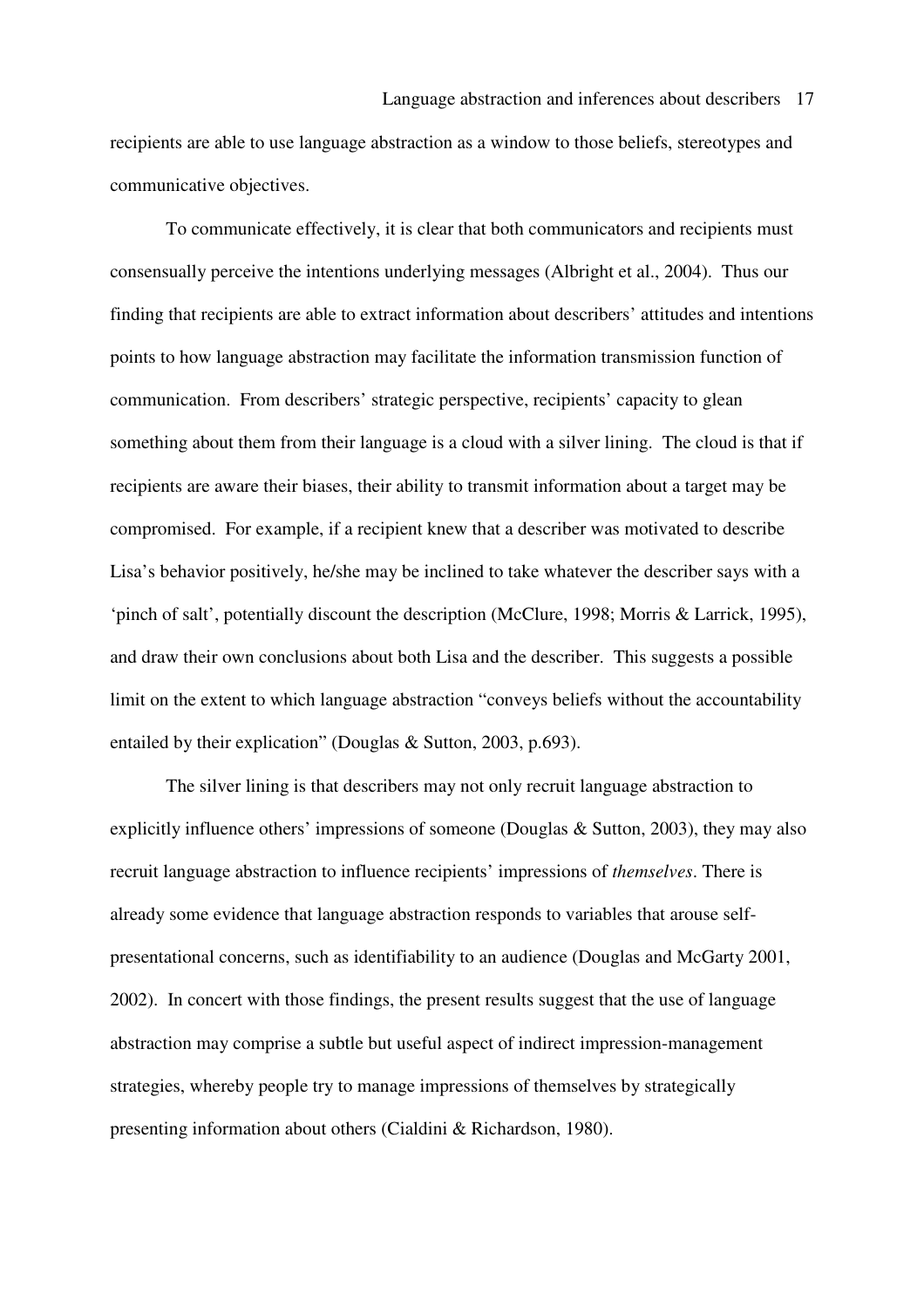#### Language abstraction and inferences about describers 18

The processes we outline here are not necessarily the same as the processes involved in making inferences from describers' language *spontaneously*. We elicited judgements about describers by prompting participants with the goals and motives of interest, making the process more thoughtful and less automatic. Also, we sought to assess participants' judgements about goals and motives rather than specific character traits such as intelligence or kindness. However, some research suggests that people are also able to make spontaneous trait judgements about people based on their descriptions of others (e.g., Mae, Carlston & Skowronski, 1999; Skowronski, Carlston, Mae & Crawford, 1998; Wyer, Budesheim & Lambert, 1990). Research on language abstraction has yet to determine whether (a) language abstraction is a cue to describers' traits and personal characteristics, and (b) whether people are able to infer these traits spontaneously.

We also need to make one final point with relation to the role of intentionality in use of language abstraction. There is evidence to suggest that people are not necessarily aware of their language abstraction choices (Franco & Maass, 1996, 1999; see also Schnake & Ruscher, 1998; von Hippel, Sekaquaptewa & Vargas, 1997). Likewise, we do not claim here that recipients are explicitly aware that language abstraction influences the conclusions they make about describers and their motives. Similarly, we do not argue that describers intentionally employ language abstraction to create particular impressions of others, or indeed themselves. It is clear that further research is needed to determine how aware are recipients and describers of the ways in which they use language abstraction for strategic ends (Douglas & Sutton, 2003).

In summary, the present findings take the research on language abstraction further, demonstrating that recipients of 'biased' communications are able to attribute bias to describers based on differences in language abstraction. Although language abstraction enables describers to transmit their expectancies and stereotypes about others' behaviors,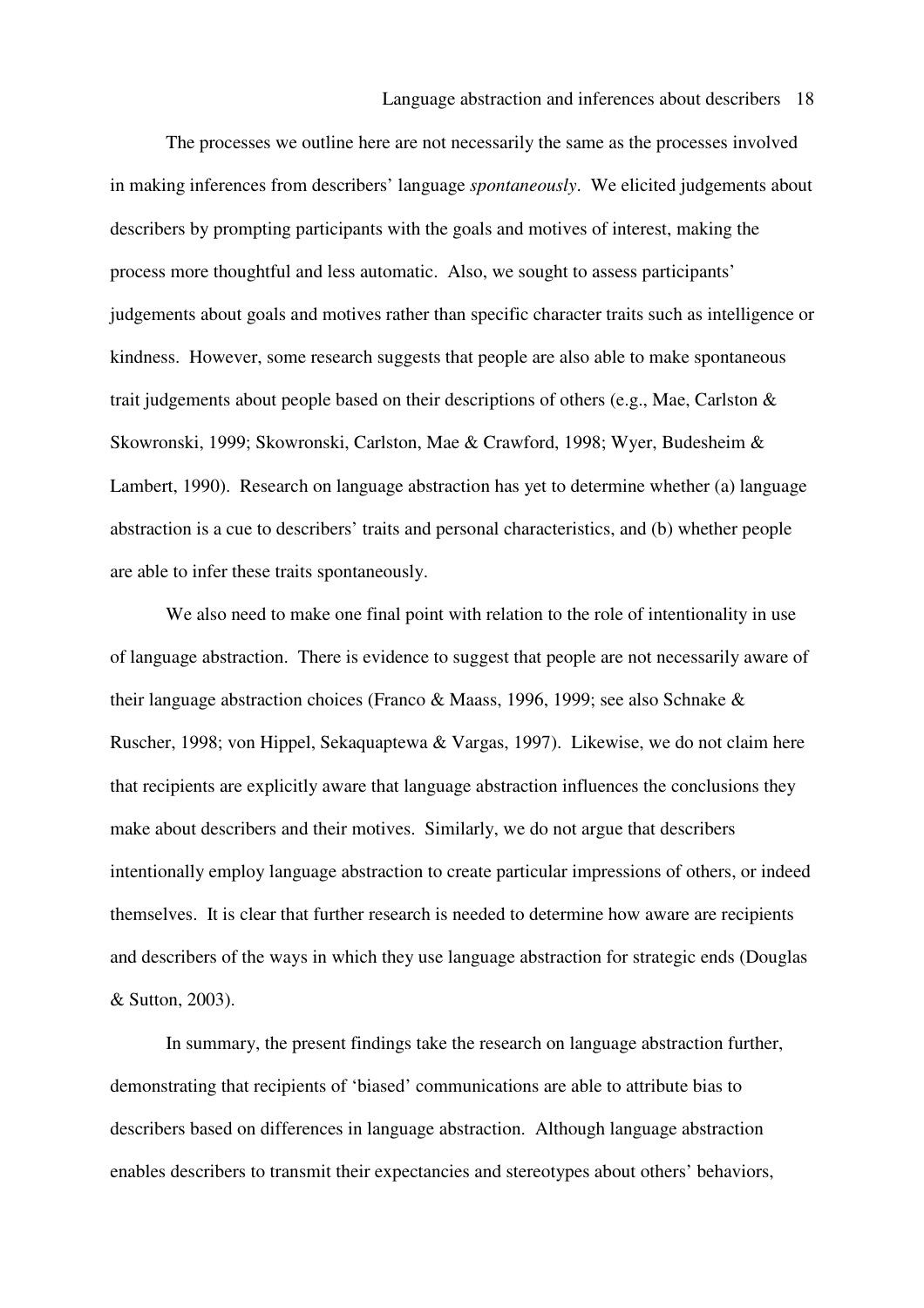there is evidence here to suggest that this may not be without consequences for the describers themselves.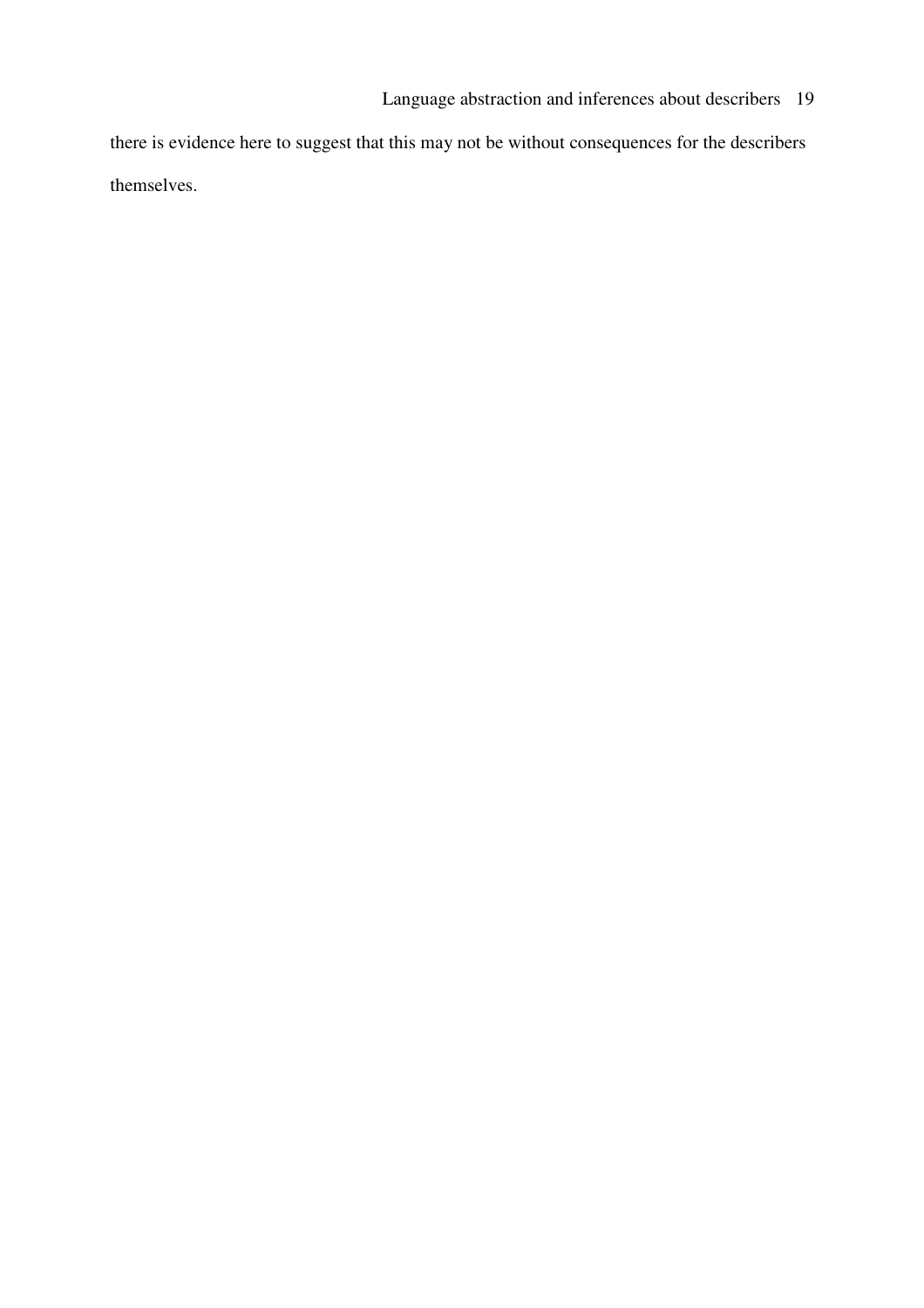- References
- Allbright, L., Cohen, A.I., Malloy, T.E., Christ, T., & Bromgard, G. (2004). Judgements of communicative intent in conversation. *Journal of Experimental Social Psychology, 40,* 290-302.
- Cialdini, R.B., & Richardson, K.D. (1981). Two indirect tactics of image management: Basking and blasting. *Journal of Personality and Social Psychology, 39,* 406-415.
- Douglas, K.M., & McGarty, C. (2001). Identifiability and self-presentation: Computermediated communication and intergroup interaction. *British Journal of Social Psychology*, *40*, 399-416.
- Douglas, K.M., & McGarty, C. (2002). On computers and elsewhere: A model of the effects of Internet identifiability on communicative behavior. *Group Dynamics, 6,* 17-26.
- Douglas, K.M., & Sutton, R.M. (2003). Effects of communication goals and expectancies on language abstraction. *Journal of Personality and Social Psychology, 84,* 682-696.
- Edwards, D., & Potter, J. (1993). Language and causation: A discursive action model of description and attribution. *Psychological Review*, *100*, 23-41.
- Elder, T.J., Sutton, R.M., & Douglas, K.M. (in press). Clearing the air, or airing dirty laundry? Effects of communicative context on reactions to criticism of the ingroup. *Group Processes and Intergroup Relations.*
- Fein, S. (1996). Effects of suspicion on attributional thinking and the correspondence bias. *Journal of Personality and Social Psychology, 70,* 1164-1184.
- Franco, F.M., & Maass, A. (1996). Implicit versus explicit strategies of out-group discrimination: The role of intentional control in biased language use and reward allocation. *Journal of Language and Social Psychology*, *15*, 335-359.
- Franco, F.M., & Maass, A. (1999). Intentional control over prejudice: When the choice of the measure matters. *European Journal of Social Psychology*, 29, 469-477.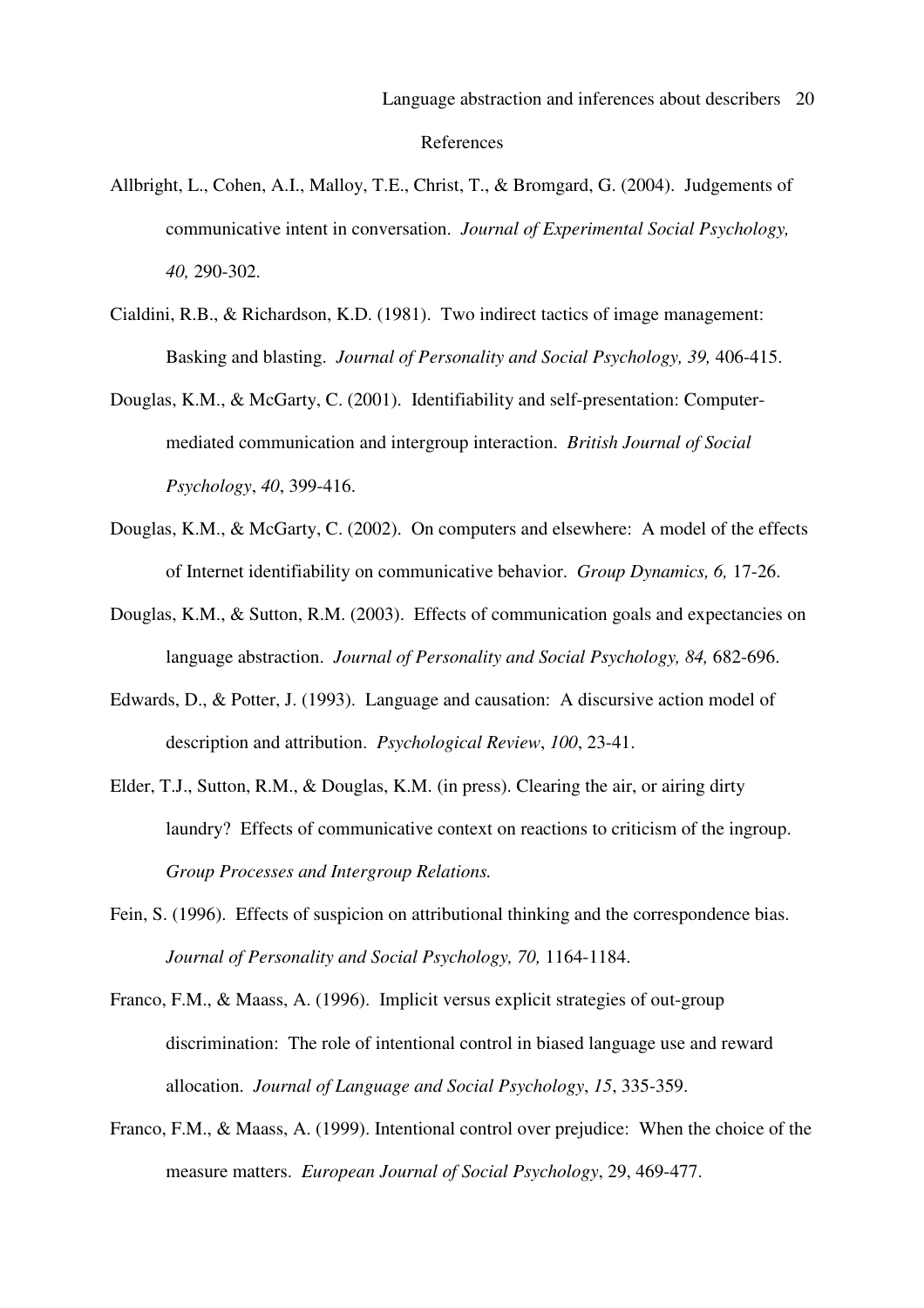- Gil de Montes, L., Semin, G.R., & Valencia, J.F. (2003). Communication patterns in interdependent relationships. *Journal of Language and Social Psychology, 22,* 259- 281.
- Giles, H., & Coupland, N. (1991). *Language: Contexts and consequences.* Milton Keynes UK, Open University Press.
- Higgins, E.T. (1981). The 'communication game': Implications for social cognition and persuasion. In E.T. Higgins, M.P. Zanna & C.P. Herman (Eds.), *Social cognition: The Ontario Symposium, Vol. 1* (pp.343-392). Hillsdale NJ: Erlbaum.
- Higgins, E. T., & Rholes, W. S. (1978). "Saying is believing": Effects of message modification on memory and liking for the person described*. Journal of Experimental Social Psychology*, *14*, 363-378.
- Hornsey, M. J., & Imani, A. (2004). Criticizing groups from the inside and the outside: A social identity perspective on the intergroup sensitivity effect. *Personality and Social Psychology Bulletin, 30,* 365-383.
- Jost, J.T., & Kruglanski, A.W. (2002). The estrangement of social constructionism and experimental social psychology: History of the rift and prospects for reconciliation. *Personality and Social Psychology Review, 6,* 168-187.
- Mae, L., Carlston, D.E., & Skowronski, J.J. (1999). Spontaneous trait transference to familiar communicators: Is a little knowledge a dangerous thing? *Journal of Personality and Social Psychology, 77*, 233-246.
- Maass, A., Ceccarelli, R., & Rudin, S. (1996). Linguistic intergroup bias: Evidence for an ingroup-protective motivation. *Journal of Personality and Social Psychology*, *71*, 512- 526.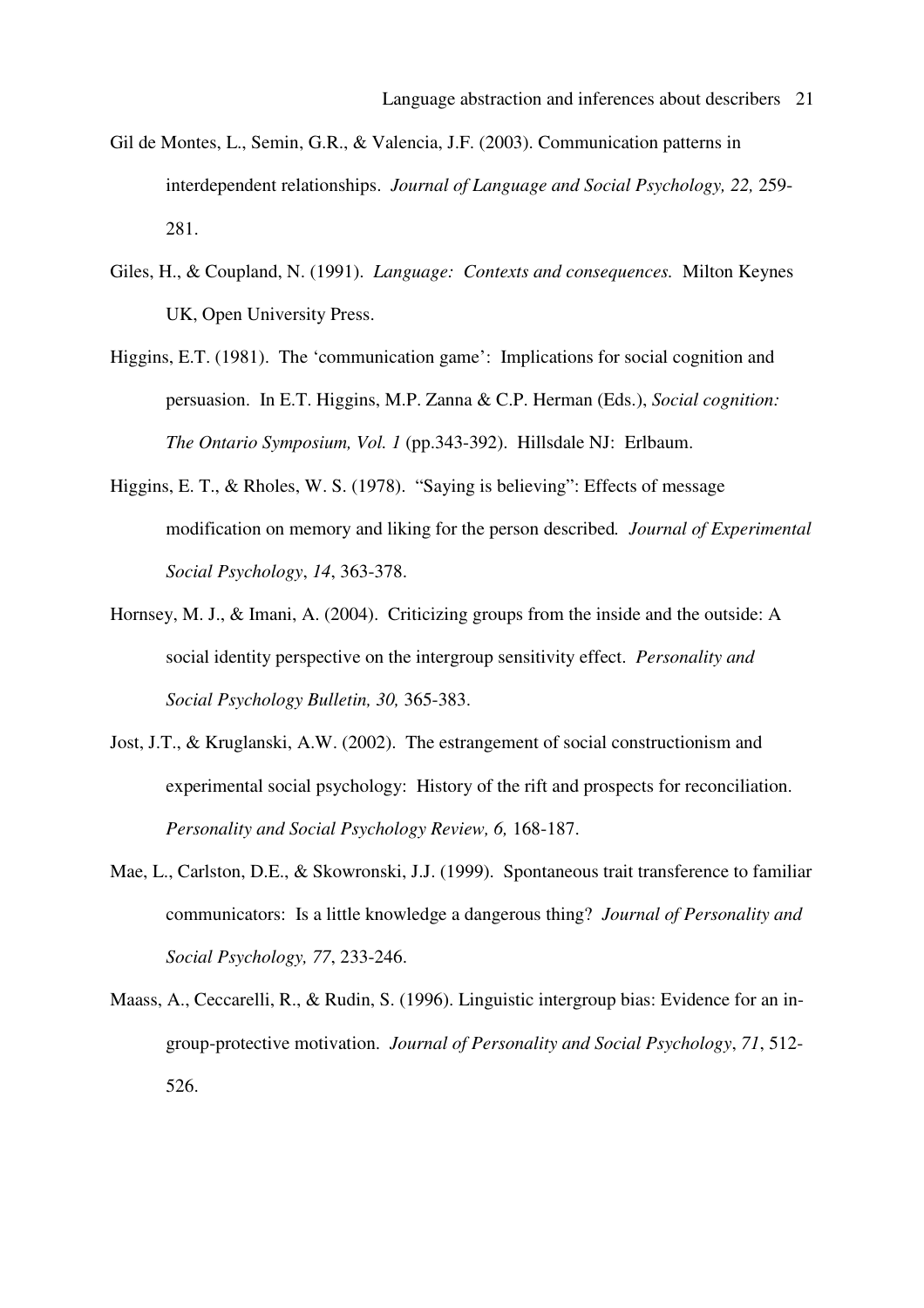- Maass, A., Milesi, A., Zabbini, S., & Stahlberg, D. (1995). Linguistic intergroup bias: Differential expectancies or in-group protection? *Journal of Personality and Social Psychology*, *68*, 116-126.
- Maass, A., Montalcini, F., & Bicotti, E. (1998). On the (dis-)confirmability of stereotypic attributes. *European Journal of Social Psychology*, *28*, 383-402.
- Maass, A., Salvi, D., Arcuri, A., & Semin, G. (1989). Language use in intergroup contexts: The linguistic intergroup bias. *Journal of Personality and Social Psychology*, *57*, 981- 993.
- McClure, J.L. (1998). Discounting causes of behavior. Are two reasons better than one? *Journal of Personality and Social Psychology, 74,* 7-20.
- Morris, M.W. & Larrick, R.P. (1995). When one cause casts doubt on another: A normative analysis of discounting in causal attribution. *Psychological Review, 102*, 331-355.
- Rodin, M.J. (1972). The informativeness of trait descriptions. *Journal of Personality and Social Psychology, 21,* 341-344.
- Rubini, M., & Sigall, H. (2002). Taking the edge off of disagreement: Linguistic abstractness and self-presentation to a heterogeneous audience. *European Journal of Social Psychology, 32,* 343-351.
- Schmid, J., & Fiedler, K. (1996). Language and implicit attributions in the Nuremberg trials. *Human Communication Research*, *22*, 371-398.
- Schmid, J., & Fiedler, K. (1998). The backbone of closing speeches: The impact of prosecution versus defense language on judicial attributions. *Journal of Applied Social Psychology*, *28*, 1140-1172.
- Schmid, J., Fiedler, K., Englich, B., Ehrenberger, T., & Semin, G.R. (1996). Taking sides with the defendant: Grammatical choice and the influence of implicit attributions in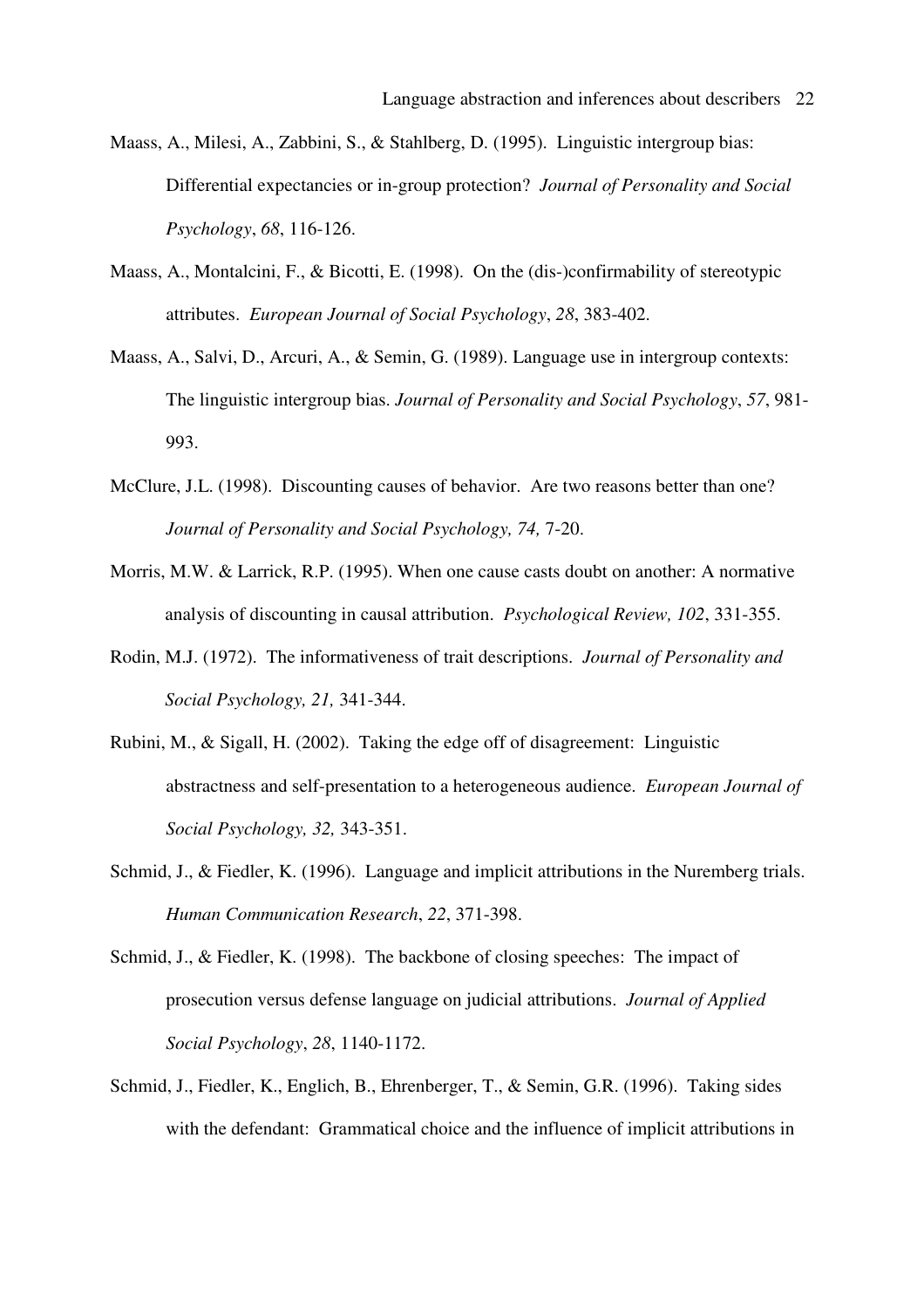prosecution and defense speeches. *International Journal of Psycholinguistics*, *12*, 127-148.

- Schnake, S.B., and Ruscher, J.B. (1998). Modern racism as a predictor of the linguistic intergroup bias. *Journal of Language and Social Psychology*, *17*, 484-491.
- Semin, G.R., & Fiedler, K. (1988). The cognitive functions of linguistic categories in describing persons: Social cognition and language. *Journal of Personality and Social Psychology*, *54*, 558-568.
- Semin, G.R., & Fiedler, K. (1991). The linguistic category model, its bases, applications and range. *European Review of Social Psychology*, *2*, 1-30.
- Skowronski, J.J., Carlston, D.E., Mae, L., & Crawford, M.T. (1998). Spontaneous trait transference: Communicators take on the qualities they describe in others*. Journal of Personality and Social Psychology, 74*, 837-848.
- von Hippel, W., Sekaquaptewa, D., & Vargas, P. (1997). The linguistic intergroup bias as an implicit indicator of prejudice. *Journal of Experimental Social Psychology*, *33*, 490- 509.
- Vonk, R. (1998). The slime effect: Suspicion and dislike of likeable behavior toward superiors. *Journal of Personality and Social Psychology*, *74*, 849-864.
- Vonk, R. (2002). Self-serving interpretations of flattery: Why ingratiation works. *Journal of Personality and Social Psychology*, *82*, 512-526.
- Webster, D.M., Kruglanski, A.W., & Pattison, D.A. (1997). Motivated language use in intergroup contexts: Need-for closure effects on the linguistic intergroup bias. *Journal of Personality and Social Psychology*, *72*, 1122-1131.
- Wigboldus, D.H.J., Semin, G.R., & Spears, R. (2000). How do we communicate stereotypes? Linguistic bases and inferential consequences. *Journal of Personality and Social Psychology*, *78*, 5-18.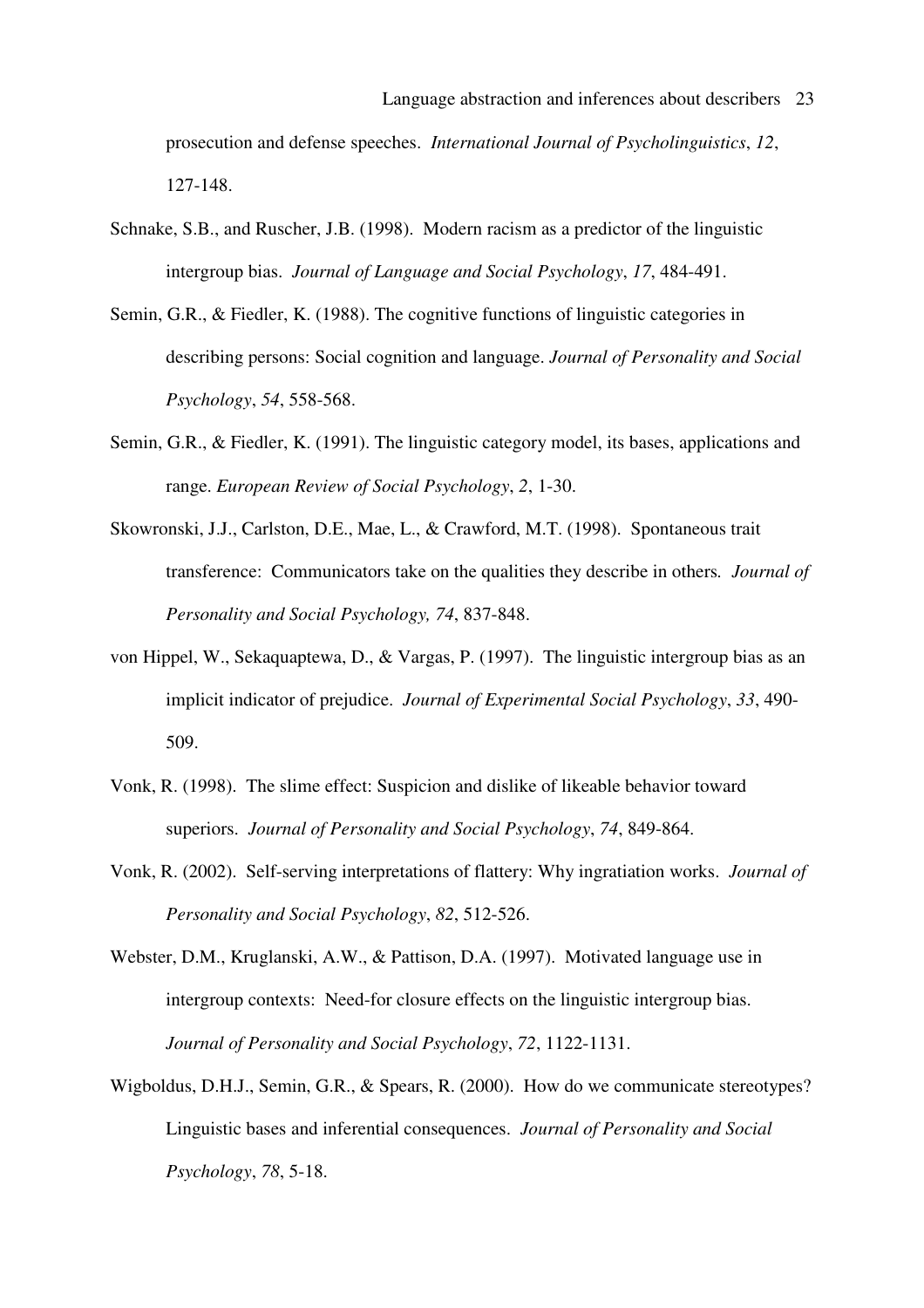Wyer, R.S., Budesheim, T.T., & Lambert, A.J. (1990). Cognitive representations of conversations about persons. *Journal of Personality and Social Psychology, 58*, 218- 238.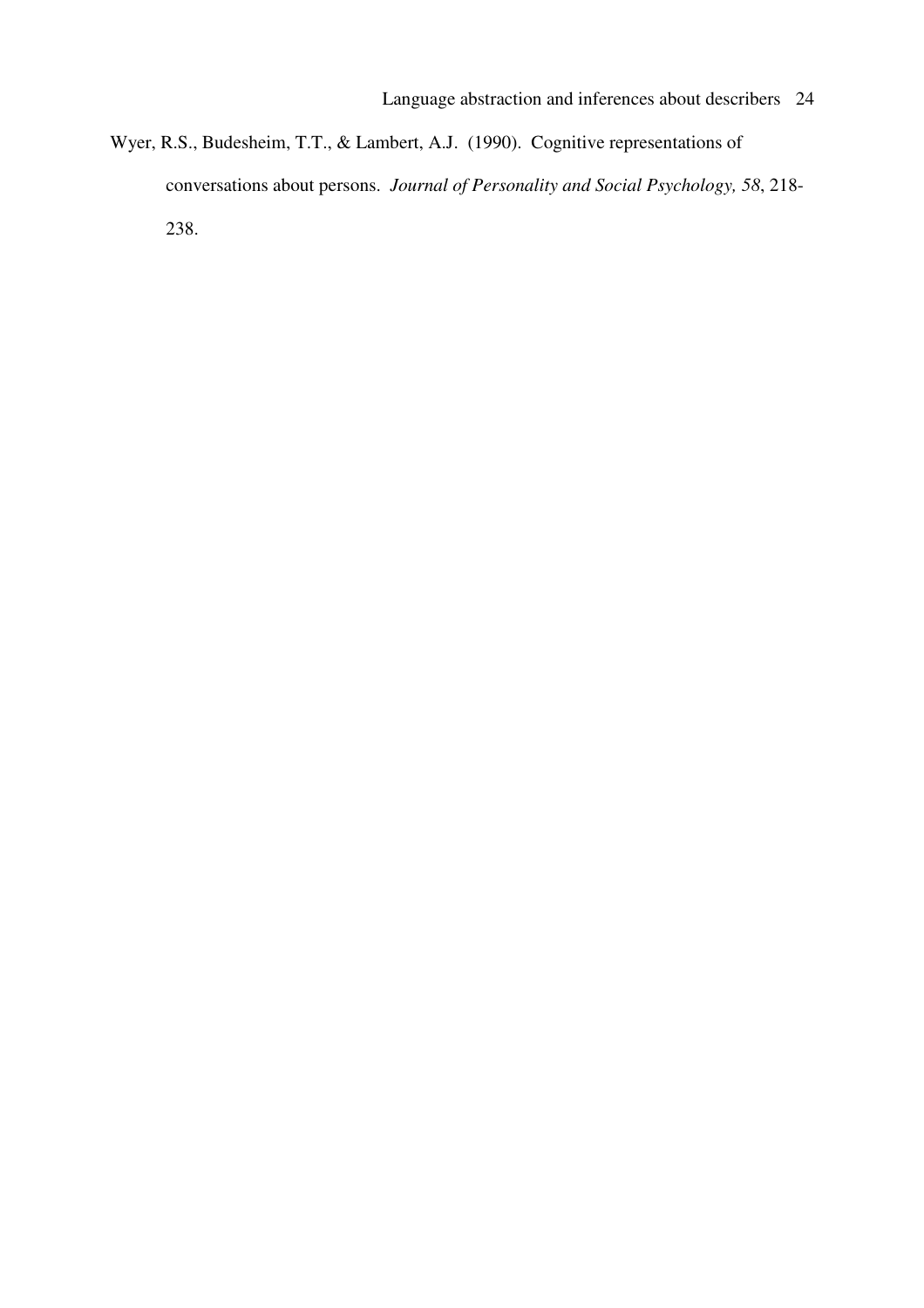#### Footnotes

- 1 Participants were 196 undergraduate students (159 female and 37 male, Median age = 20 years). The experiment consisted of a 2 (behavior valence: positive/negative) x 2 (impression: often/rarely) x 4 (language abstraction: DAV/IAV/SV/ADJ) mixed design with repeated measures on the first two variables. Participants were asked: "Based on the scene and the description, please rate how likely you think it is that the describer wanted to create the impression that: Person A *often* and *rarely* behaves this way". The predicted interaction between impression and language abstraction was significant, *F* (3,  $192$ ) = 5.41,  $p = .001$ ,  $\eta^2 = .08$ . Linear contrasts revealed that with increasing language abstraction, participants rated the describer as more likely to want to create the impression that Person A often behaves in the manner depicted (means of 4.84, 4.96, 5.33 and 5.48),  $F(3, 195) = 17.35$ ,  $p = .000$ ,  $R^2 = .08$ . Also, with increasing language abstraction, participants rated the describer less likely to want to create the impression that Person A rarely behaves in the manner depicted (means of 3.05, 2.95, 2.68 and 2.45),  $F(3, 195) = 13.25, p = .000, R^2 = .06.$
- 2 We also included items assessing participants' liking of the describer, and describer traits (warmth/competence, social status, aesthetic quality and dynamism). However, these are not relevant to the current discussion and will not be covered here.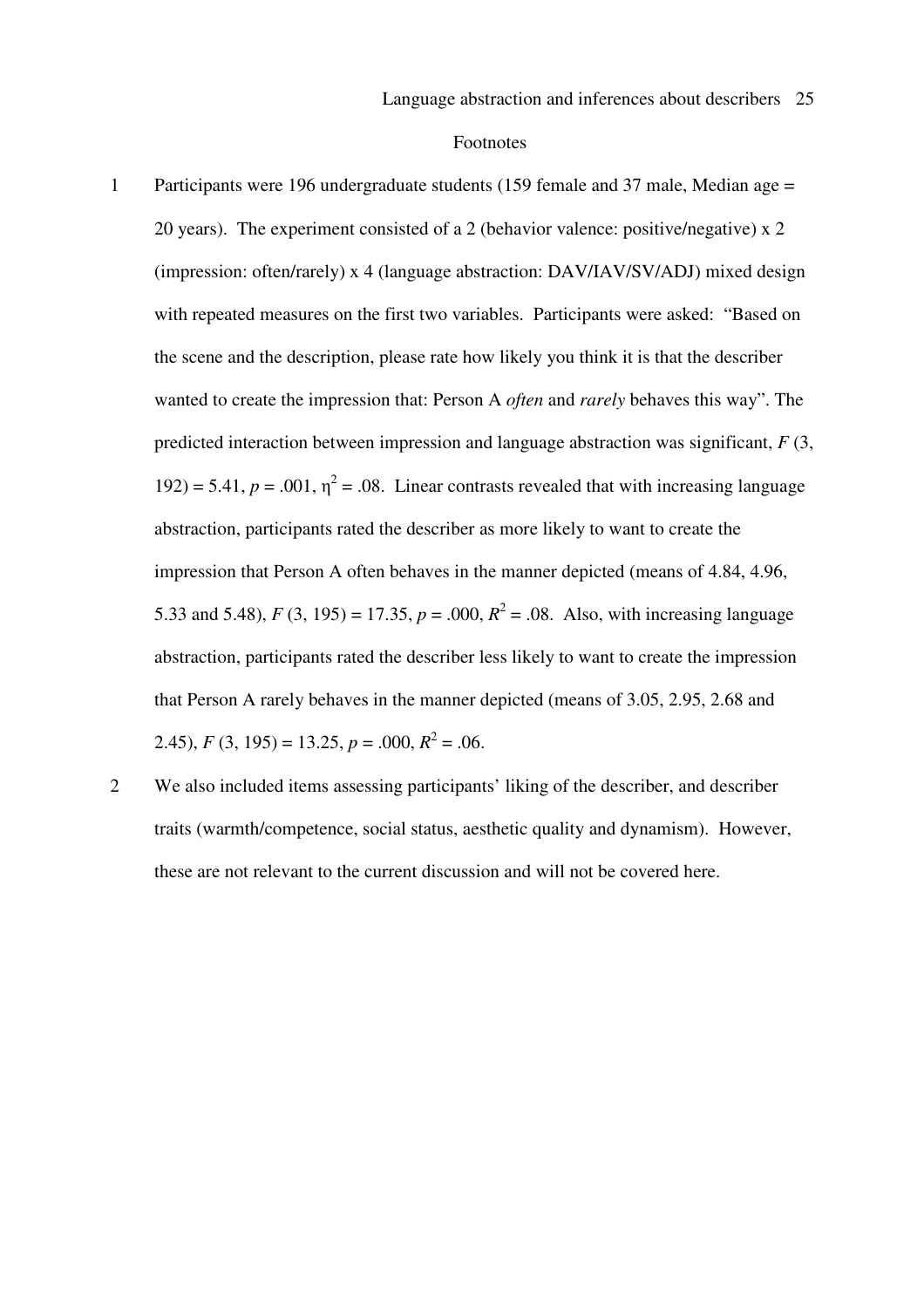Experiment 1 - Means *(and standard deviations)* for likelihood ratings as a function of describer and language abstraction (positive behaviors).

| Abstraction | Friend        | Enemy      | Unbiased observer |
|-------------|---------------|------------|-------------------|
| <b>DAV</b>  | 5.43(1.77)    | 3.05(1.79) | 5.77(1.28)        |
| <b>IAV</b>  | $6.00$ (1.03) | 2.30(1.37) | 5.52(1.26)        |
| SV          | 6.13(1.05)    | 2.37(1.64) | 5.01 (1.44)       |
| ADJ         | 6.21 $(1.02)$ | 2.03(1.22) | 4.64(1.63)        |

## Describer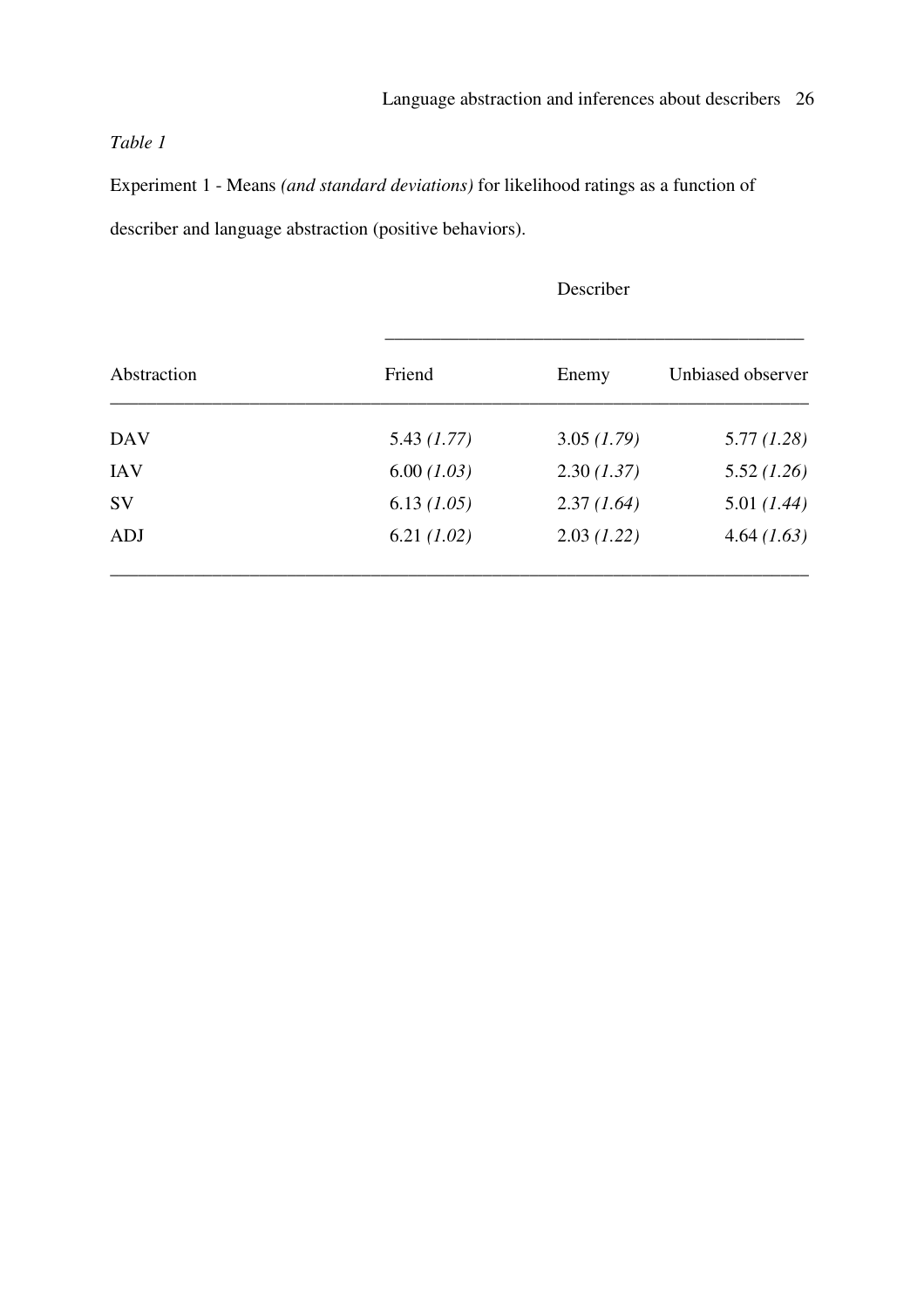Experiment 1 - Means *(and standard deviations)* for likelihood ratings as a function of describer and language abstraction (negative behaviors).

| Abstraction | Friend     | Enemy         | Unbiased observer |
|-------------|------------|---------------|-------------------|
| <b>DAV</b>  | 3.42(1.72) | 4.97(1.91)    | 5.49(1.53)        |
| <b>IAV</b>  | 2.94(1.60) | 5.57(1.55)    | 5.41 $(1.46)$     |
| <b>SV</b>   | 3.40(1.90) | 5.58 $(1.58)$ | 4.84(1.65)        |
| <b>ADJ</b>  | 2.87(1.56) | 5.83 $(1.44)$ | 5.06(1.67)        |

## Describer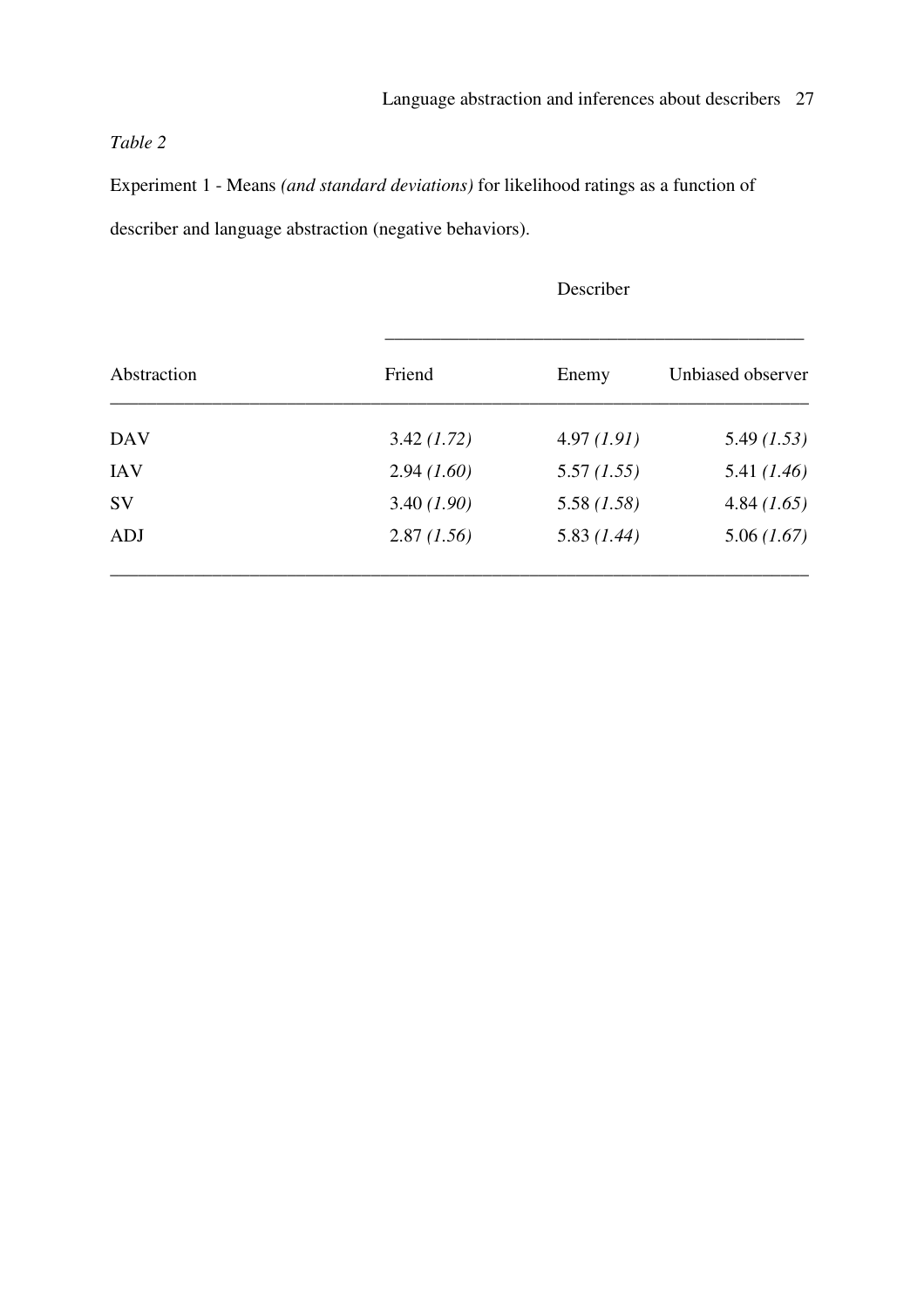Experiment 1 - Means *(and standard deviations)* for likelihood attitude ratings as a function of valence and language abstraction.

| Abstraction | Positive        | Negative   |  |
|-------------|-----------------|------------|--|
| <b>DAV</b>  | 4.95(1.25)      | 3.40(1.50) |  |
| <b>IAV</b>  | $5.26$ (1.18)   | 2.77(1.50) |  |
| <b>SV</b>   | 5.67(1.21)      | 2.87(1.55) |  |
| <b>ADJ</b>  | $5.73$ $(1.13)$ | 2.59(1.23) |  |
|             |                 |            |  |

#### Valence of behavior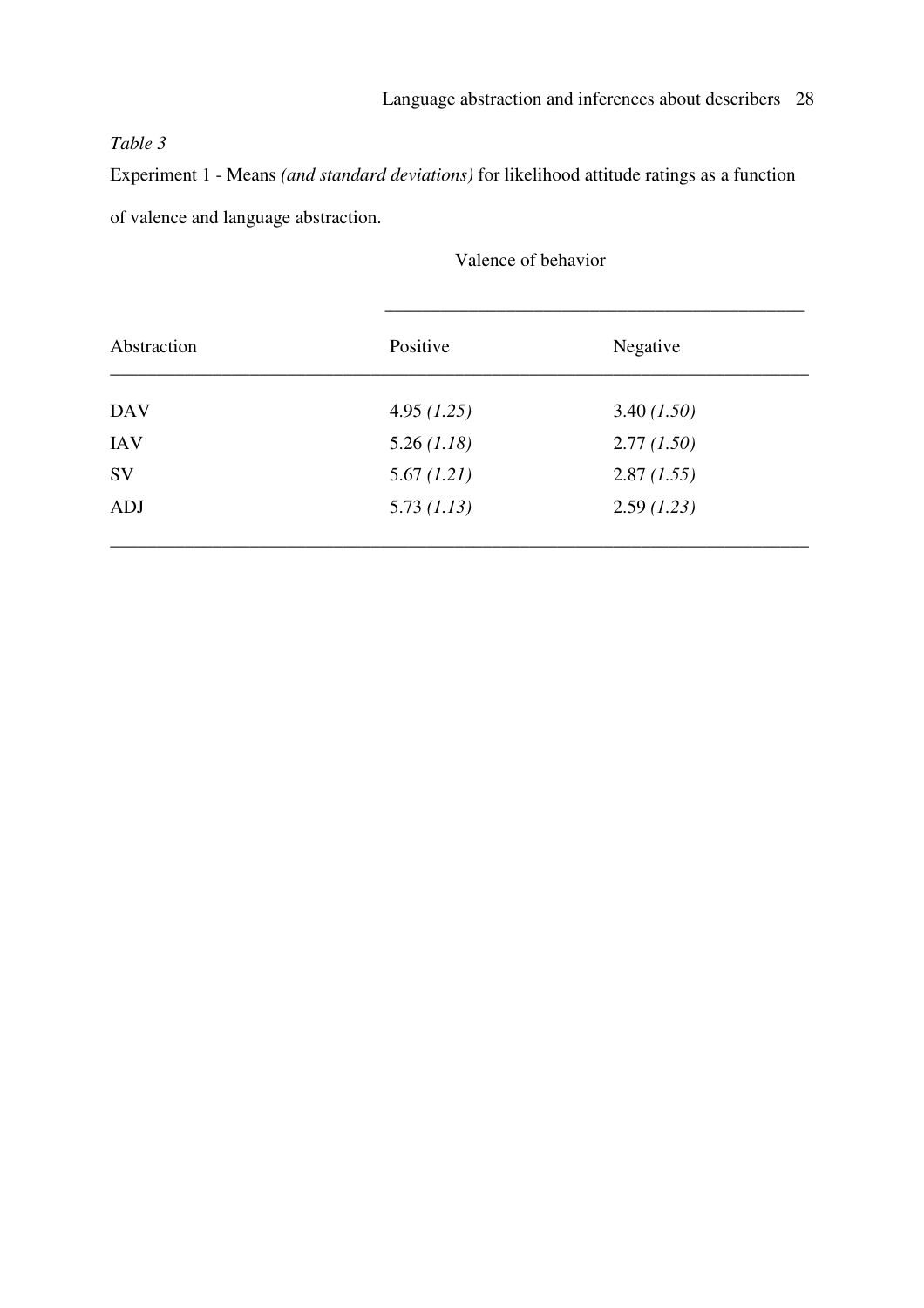Experiment 2 - Means *(and standard deviations)* for likelihood ratings as a function of impression and language abstraction (positive behaviors).

|             |             | Negative    | Unbiased      |
|-------------|-------------|-------------|---------------|
| Abstraction | Positive    |             |               |
| <b>DAV</b>  | 5.12(1.98)  | 1.88(1.34)  | 4.61 $(1.92)$ |
| <b>IAV</b>  | 5.94 (1.26) | 1.65 (1.08) | 3.70(1.69)    |
| SV          | 5.87(1.19)  | 1.74(1.17)  | 3.27(1.77)    |
| ADJ         | 5.75(1.13)  | 1.92 (1.19) | 3.13(1.45)    |
|             |             |             |               |

## Describer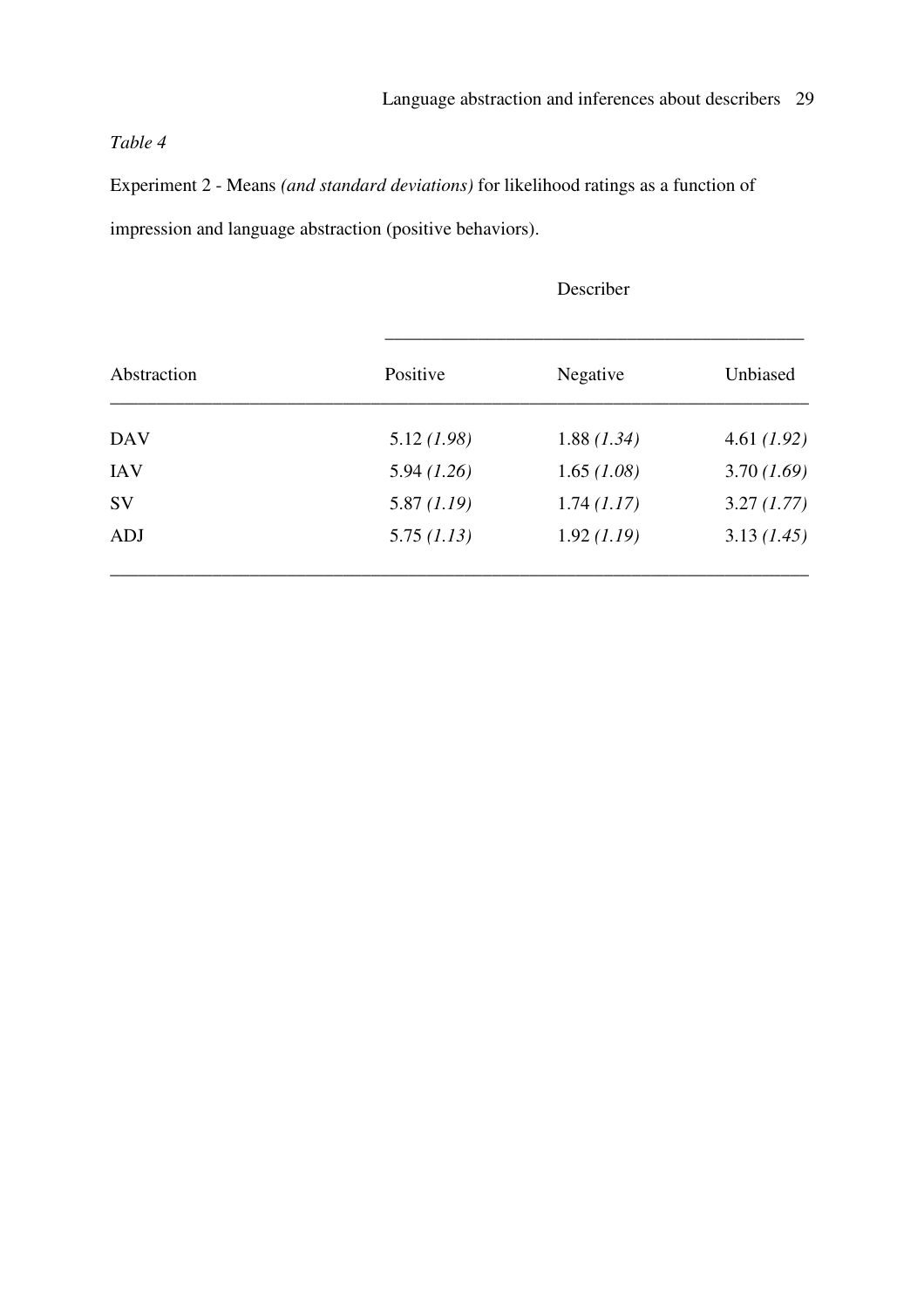Experiment 2 - Means *(and standard deviations)* for likelihood ratings as a function of impression and language abstraction (negative behaviors).

| Abstraction | Positive    | Negative      | Unbiased    |
|-------------|-------------|---------------|-------------|
| <b>DAV</b>  | 1.89 (1.13) | 5.49 $(1.56)$ | 3.01 (1.76) |
| <b>IAV</b>  | 1.85 (1.24) | 5.80 $(1.44)$ | 2.71(1.77)  |
| SV          | 1.72 (1.11) | 5.99 $(1.26)$ | 2.13(1.30)  |
| <b>ADJ</b>  | 1.66(0.99)  | 6.13(1.02)    | 1.89 (1.13) |

## Describer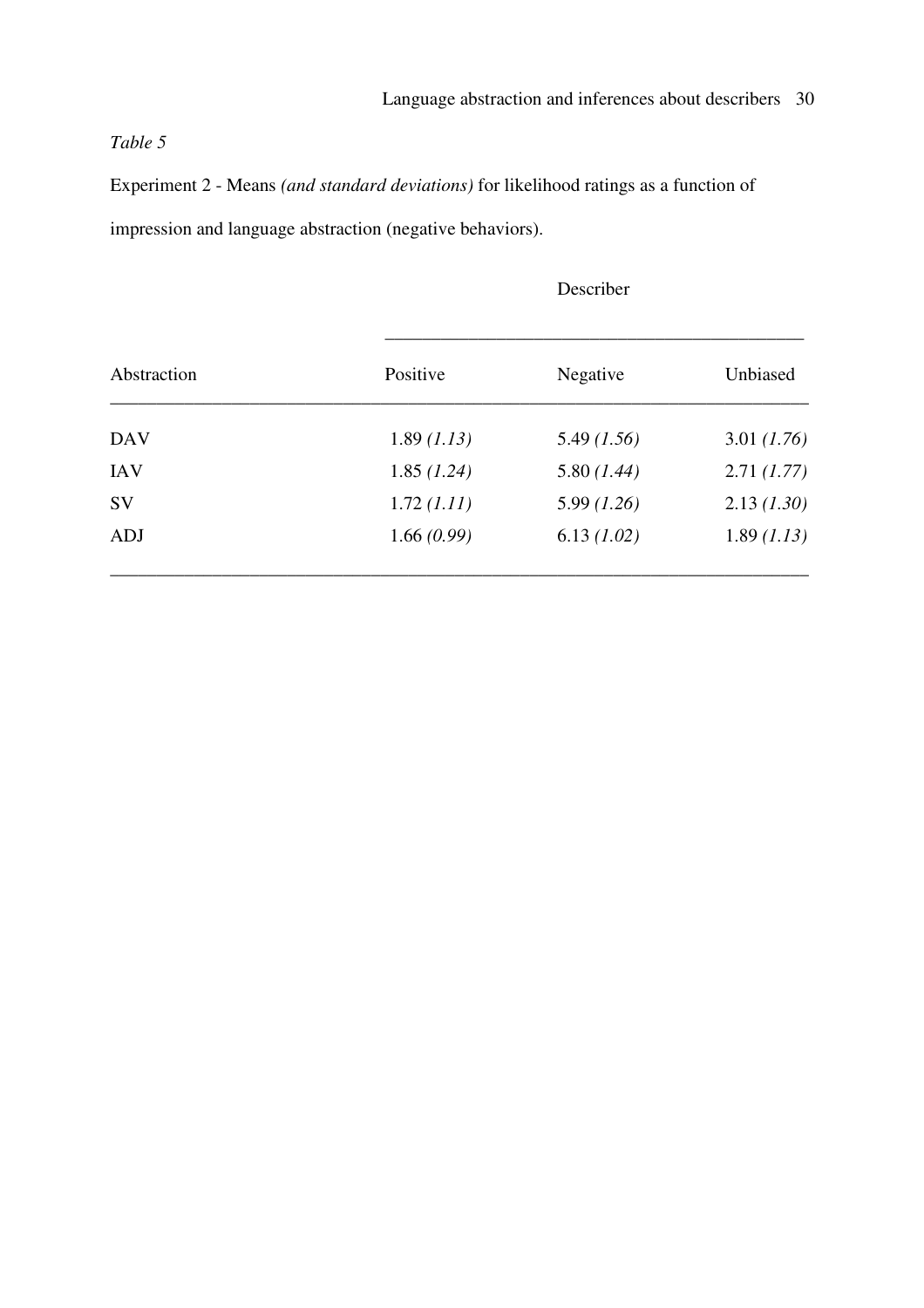Experiment 2 - Means *(and standard deviations)* for likelihood attitude ratings as a function of valence and language abstraction.

| Abstraction | Positive      | Negative    |  |
|-------------|---------------|-------------|--|
| <b>DAV</b>  | 4.94(1.32)    | 2.72(1.24)  |  |
| <b>IAV</b>  | 5.40 (1.19)   | 2.43(1.38)  |  |
| SV          | 5.63 $(1.33)$ | 2.11 (1.34) |  |
| <b>ADJ</b>  | 5.33 (1.31)   | 2.08(1.22)  |  |
|             |               |             |  |

#### Valence of behavior